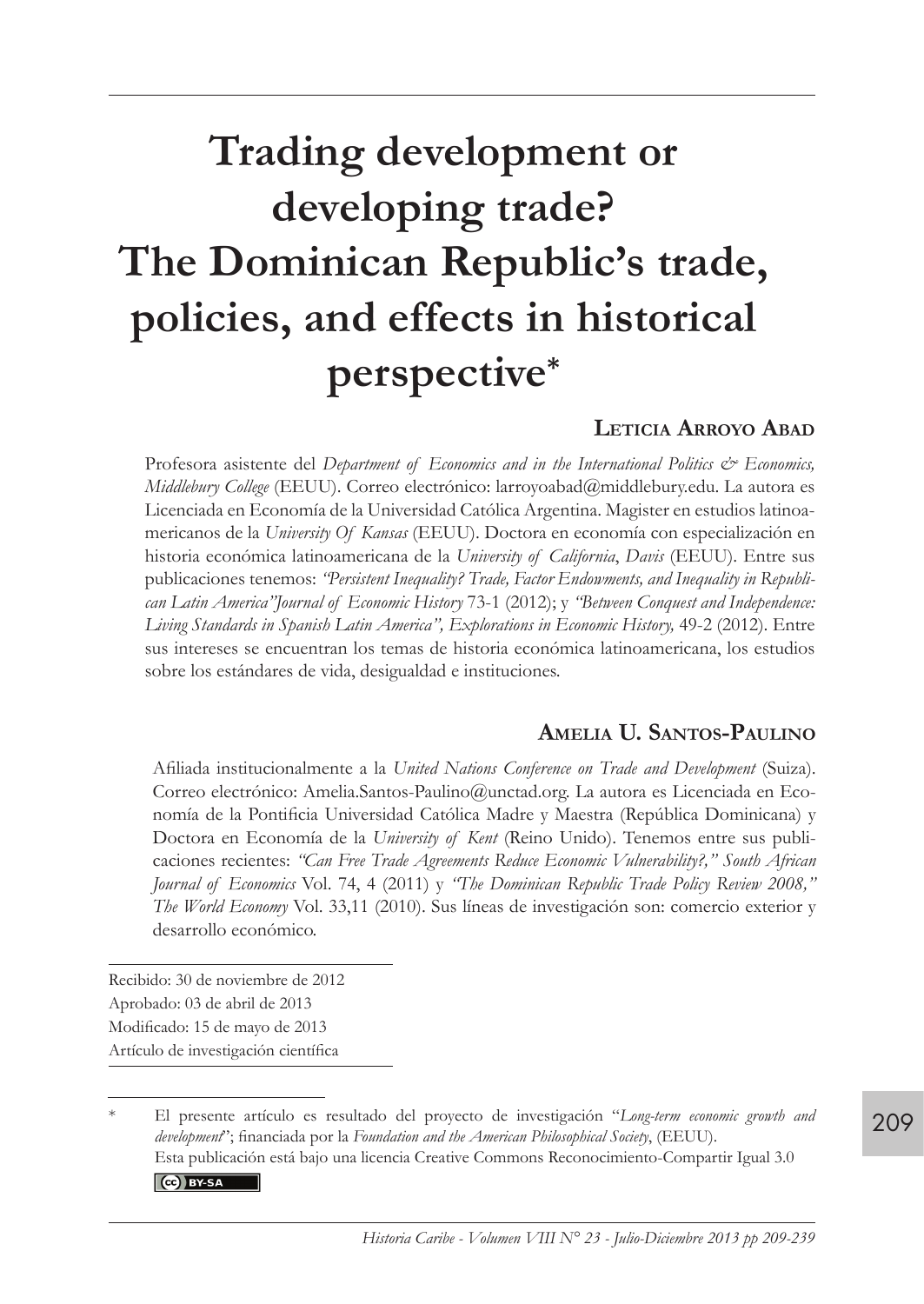## **Trading development or developing trade? The Dominican Republic trade, policies, and effects in historical perspective**

## **Abstract**

The Dominican Republic's partaking in the global economy has fluctuated significantly since post-colonial times. This paper follows this country's journey in and out of the world markets since 1880s by analysing the role of the export sector within the economy and the impact on development. We are interested in whether the DR developed due to the expansion of trade or if actually trade hampered development. We find that the integration to the world economy has been costly, as the volatility of the terms of trade and capital flows increased the country's vulnerability. The implemented governmental policies introduced distortions to the economy and achieved few gains in terms of economic development. Export diversification arrived relatively late to the DR, and the effects on development have been divergent, as far as improving trade balance, promoting diversification, building human capital, and creating employment.

**Key words:** trade, economic development.

## **¿Desarrollo o Comercio? Comercio exterior, políticas y sus efectos en la República Dominicana en perspectiva histórica**

## **Resumen**

La integración de la Republica Dominicana en la economía global ha fluctuado considerablemente desde la época colonial. Este artículo explora el viaje de este país en relación a los mercados internacionales mediante el análisis del sector exportador y su impacto en la economía local y en el desarrollo económico en general. Nuestro interés radica en evaluar el rol de comercio internacional en el desarrollo de la República Dominicana utilizando una perspectiva de largo plazo.

**Palabras claves:** comercio exterior, desarrollo económico.

# **Desenvolvimento comercial ou desenvolvimento do comércio? O comércio da república Dominicana, políticas e efeitos na perspectiva histórica**

## **Resumo**

A integração da República Dominicana na economia global tem flutuado consideravelmente desde a época colonial. Este artigo explora a viagem deste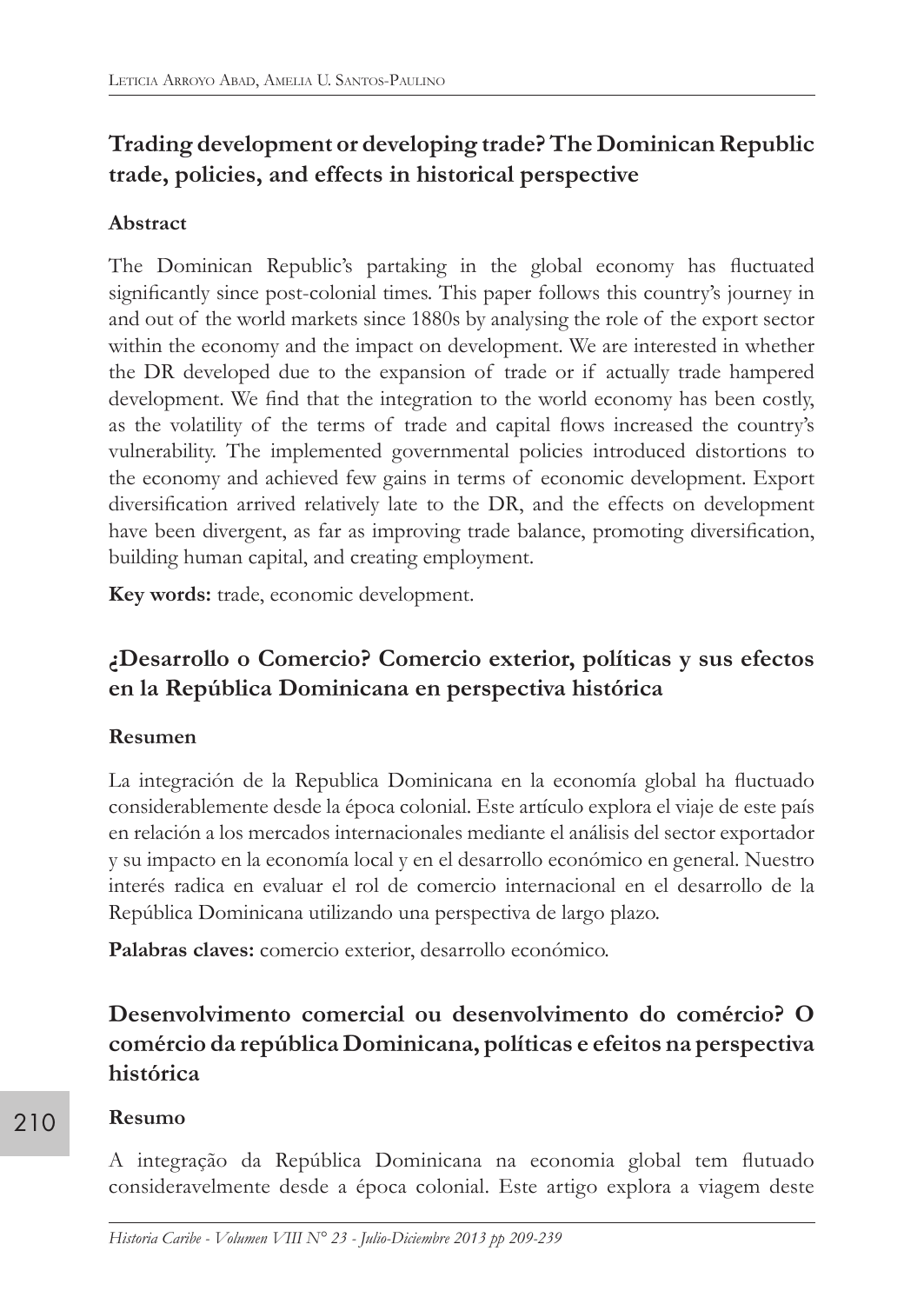país em relação aos mercados internacionais, analisando o setor de exportação e seu impacto sobre a economia local e no desenvolvimento econômico em geral. O nosso interesse radica em avaliar o papel do comércio internacional no desenvolvimento da República Dominicana usando uma perspectiva de longo prazo.

**Palavras-chave:** comércio exterior, desenvolvimento econômico.

## **«Trading development or developing trade?» Le commerce de la République Dominicaine, les politiques et les effets dès une perspective historique**

## **Résumé**

L'intégration de la République Dominicaine dans l'économie globale a considérablement fluctué depuis l'époque coloniale. Cet article explore le parcours de ce pays en ce qui concerne son insertion dans les marchés internationaux, par le biais de l'analyse du secteur exportateur et son impact dans l'économie locale et dans le développement économique en général. Nous tenons à évaluer le rôle du commerce international dans le développement de la République Dominicaine en utilisant une perspective à long terme.

**Mots-clés:** commerce extérieur, développement économique.

# **1. Introduction**

The Dominican Republic's partaking in the global economy has fluctuated significantly since post-colonial times. This paper follows this country's journey in and out of the world markets since 1880s by analysing the role of the export sector within the economy, the policies implemented, and the impact on development. We are interested in the role that trade had in promoting or hampering development in the Dominican Republic. The role of trade in fostering economic development has been contested in economics. The range of ideas and policies recommended to promote economic development by opening the economy has changed significantly throughout history.<sup>1</sup> From free trade lovers to export pessimists, we have seen a number of studies advocating for or against trade as an engine of economic development. The link between

<sup>1</sup> See for example Krueger (1997) and Panagariya (2003).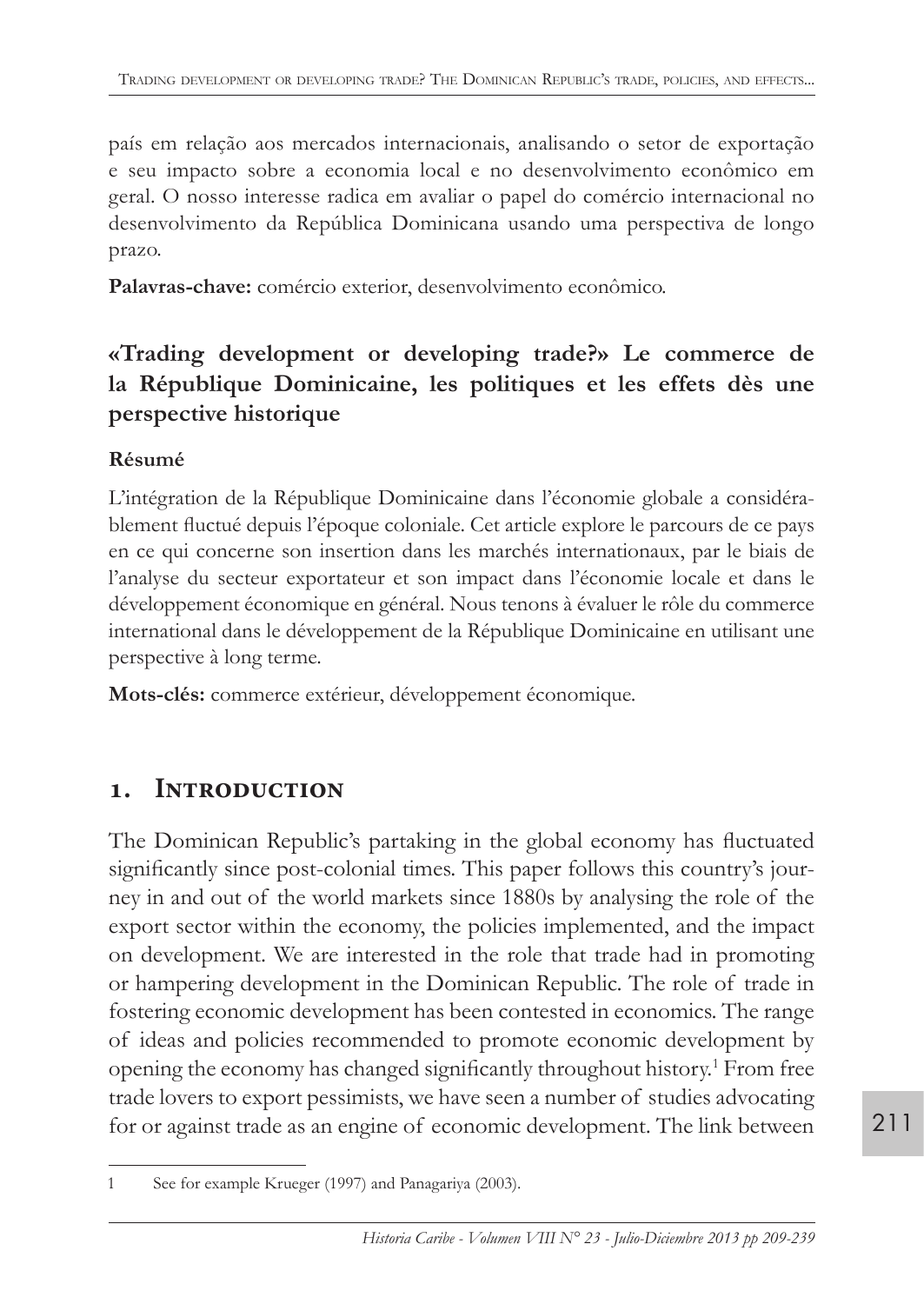trade and development is particularly relevant for developing countries, as many scholars have highlighted that an economy guided by comparative advantage can achieve higher growth and welfare<sup>2</sup>.

Nowadays, policy makers and international institutions, such as the International Monetary Fund and the World Bank, have also advocated for integration as a means to achieve higher economic growth. Some think-tanks claim that protectionist countries grow less than those open to trade<sup>3</sup>; however, others state that developing countries engage in an unequal exchange and do not reap the full benefits of trade<sup>4</sup>. The most recent scholarship has resorted to looking at the contemporary experience of a large set of developing countries, to disentangle the effects of trade on economic development. Research shows that trade and financial flows have increased dramatically in recent decades, and that integration and liberalization have been crucial for achieving sustained growth in developing countries. Additionally, the international mobility and division of labour is expected to generate important distributional changes, hence developing gains within countries<sup>5</sup>. Despite notable socioeconomic improvements over the last decade, such as better income distribution, poverty reduction, and overall advancement towards inclusive and sustained growth, the mechanisms that make trade a development tool are still contentious. Some of the theoretical and empirical issues include the impact of the secular deterioration on developing countries' terms of trade, the insidious implications of specialization into low value-added activities, or the skill differential between rich and poor countries. Particularly, the expansion of trade and diversification

<sup>2</sup> David Ricardo, Principles of Political Economy, with Some of Their Applications to Social Philosophy (London: Parker, 1848). Jeffrey Sachs and Warner Andrew. Economic Reform and the Process of Global Integration. Brookings Papers on Economic Activity (1995), 1-118.

<sup>3</sup> D. H. Froning, The benefitsof free trade: A guide for policymakers. (The Heritage Foundation Backgrounder, 2000). M. L Tupy, "Free trade benefits all", Washington Times, January 6th, 2006.

<sup>4</sup> Raúl Prebisch, El desarrollo de la América Latina y algunos de sus principales problemas. (Santiago de Chile: Comisión Económica para América Latina [CEPAL]), 1949. J.G.Williamson, Globalization and the Poor Periphery before 1950, (Cambridge: MIT Press), 2006.

<sup>5</sup> A.L.Winters, N. McCulloch and A. McKay (2004). "Trade liberalization and poverty: The evidence so far".Journal of Economic Literature, 42 (2004): 72–115. P. K. Goldberg and N. Pavcnik. "Distributional Effects of Globalization in Developing Countries". Journal of Economic Literature, 45(1) (2007): 39-82.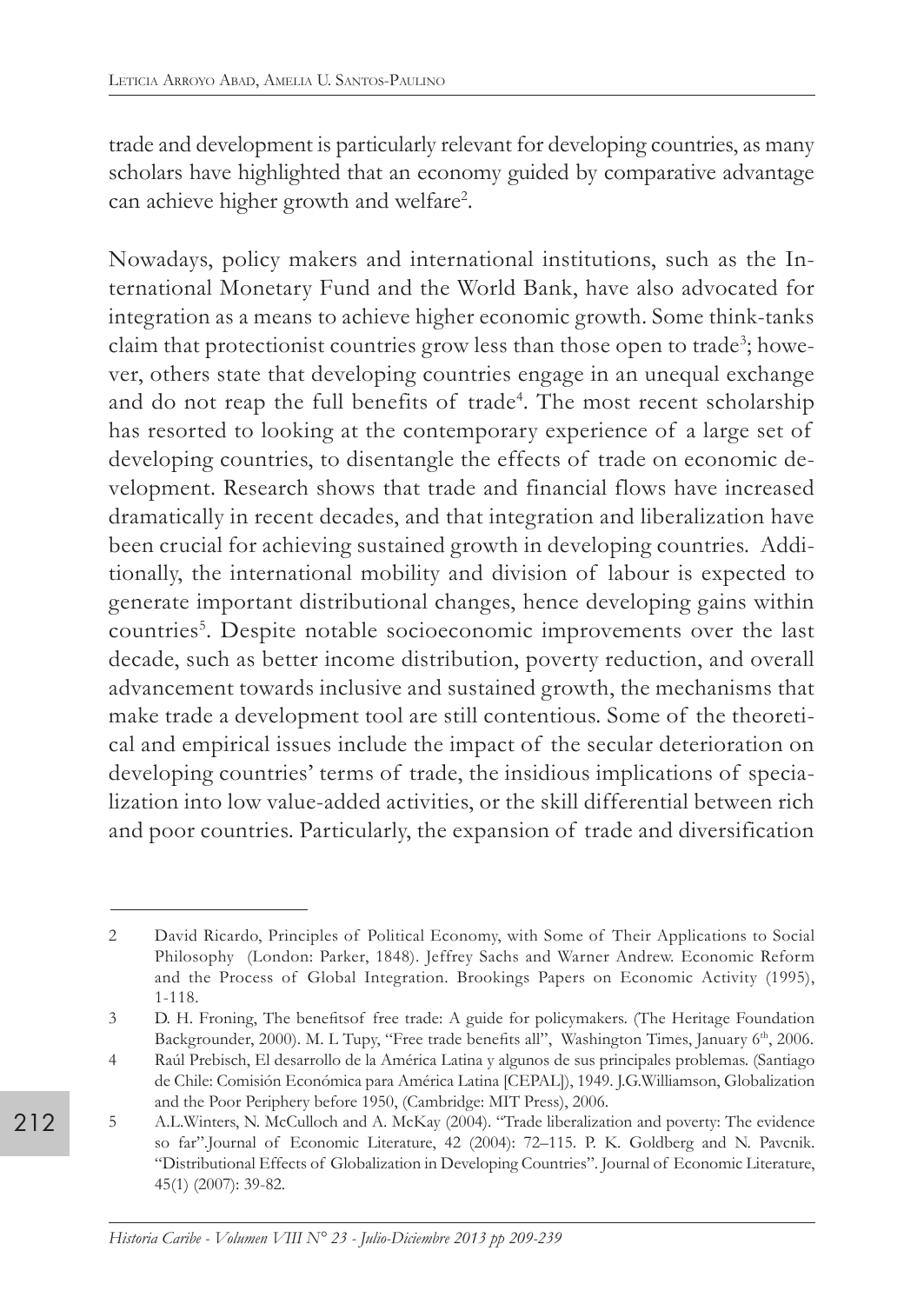away from commodities and traditional exports, and its relationship with development are also crucial.

Our paper takes a different approach by looking at trade and development in one small economy throughout a period over 100 years. Our analysis starts in the late 19<sup>th</sup> century, then explores the main stages of economic development of the Dominican Republic coinciding with the traditional economic history division of Latin American history: export-led model (1880s-1910s), stateled import substitution industrialization (1920s-1950s), import substitution - export-led growth industrialization (1960s-1990s), and trade liberalization - export oriented and structural adjustment (since 1990s) (see Figure 1). In each of these periods, we identify the role of the export sector, the policies adopted, and the effects on development.

By taking a long-run view, this study examines the ebb and flow of the external sector in relation to the overall economy, while assessing the links to and effects on development. Being a tropical island, international commerce (particularly commodities trade) has special significance for the DR. As such, commercial links to other economies have a magnified impact. By looking at the past, we can better assess the choices and constraints that this economy faced, along with the effects on the evolution and development of different sectors. To assess the long-term evolution of this economy, we have compiled different measures of economic development (such as real wages) and estimated indicators of trade (e.g. real exports, real imports, and terms of trade).<sup>6</sup> As such, this paper's contribution includes not only these new indicators, but also over a century-long analysis of this country's trajectory from the perspective of trade and and development.

Similar to Latin America, the DR adopted an export-led model during the first globalisation wave (1870-1913). This strategy was based on the production of the so-called tropical products (tobacco, and later the development of extensive production of sugar, cacao, and coffee). This resulted in an export boom between 1880s-1910s; however, it was short-lived. The DR was not

<sup>6</sup> Given the long-run approach of this paper, it is sometimes difficult to find data for long-run series for development outcomes over time. While we present consistent series for trade over this long period of time, we offer selected indicators on economic development in the different sections based on availability.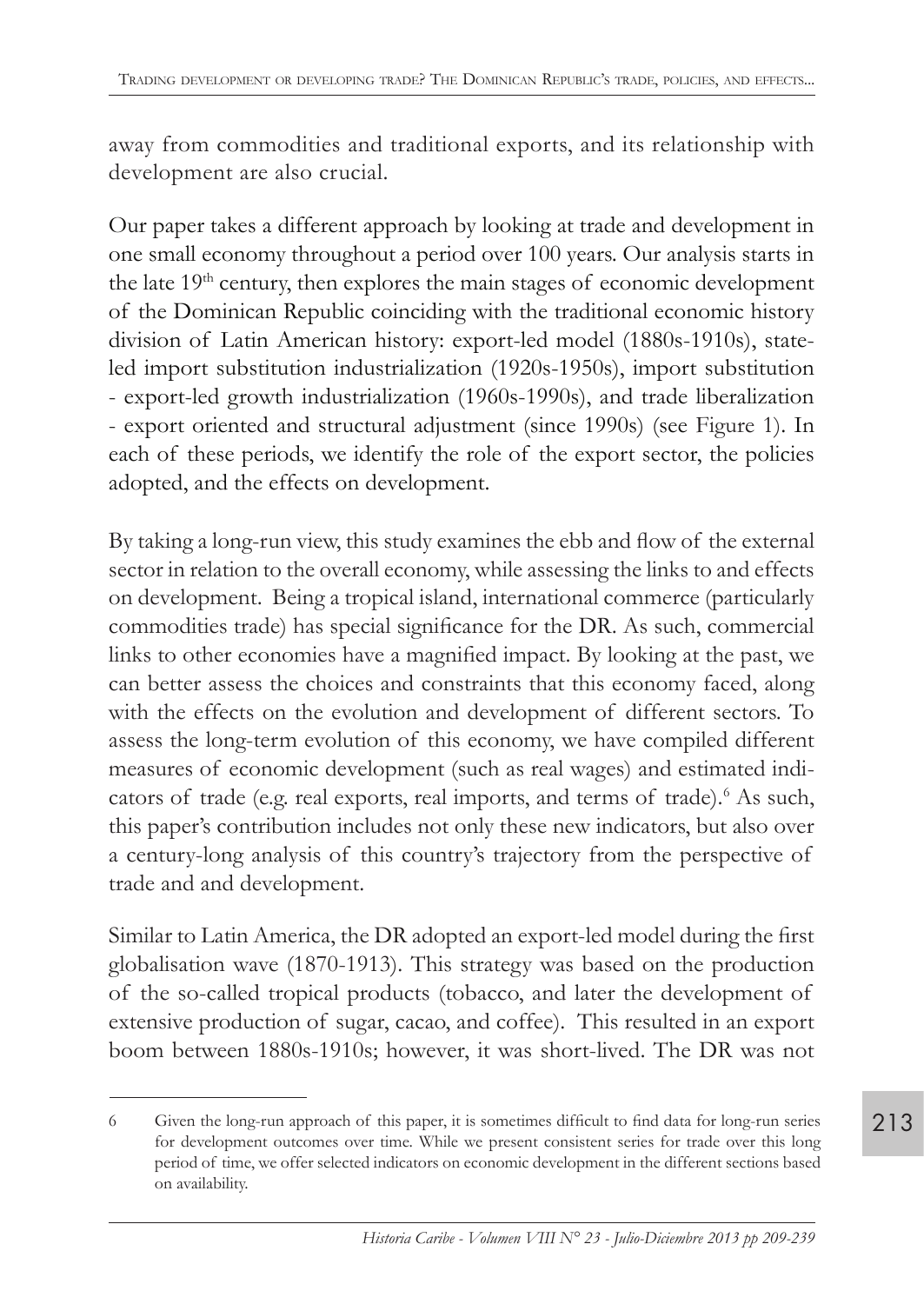

**Figure 1: Per capita exports, imports, and terms of trade, 1890-20097**

Notes: (I) export-led model (1880s-1910s); (II) state-led import substitution industrialization (1920s-1950s); (III) import substitution – export-led growth industrialization (1960s-1990s); (IV) and trade liberalization - export oriented and structural adjustment (since 1990s). Per capita real exports and imports refer to total exports deflated by the prices of exports and imports respectively, using 1900 as the base year. Terms of trade are defined as price of exports divided by price of imports indexed with base 1900=100.

Sources: see appendix

alien to the events in the global economy which had significantly arrested the impact of trade on development. The demand for DR's exports was greatly affected by the World Wars and the Great Depression. The collapse of world commodity prices shook the pillars of the export-led growth model, leading to foreign exchange crises. The country looked for domestic sources of growth by promoting import-substituting industries.

<sup>214</sup>

<sup>7</sup> A traditional indicator to measure the degree of openness is exports and imports as a share of the Gross Domestic Product (GDP). Unfortunately, GDP data are not available until mid-20<sup>th</sup> century. In the absence of GDP figures, other economic historians scale exports and imports scaled by total population to portray the degree of openness (see for example Bulmer-Thomas 2003).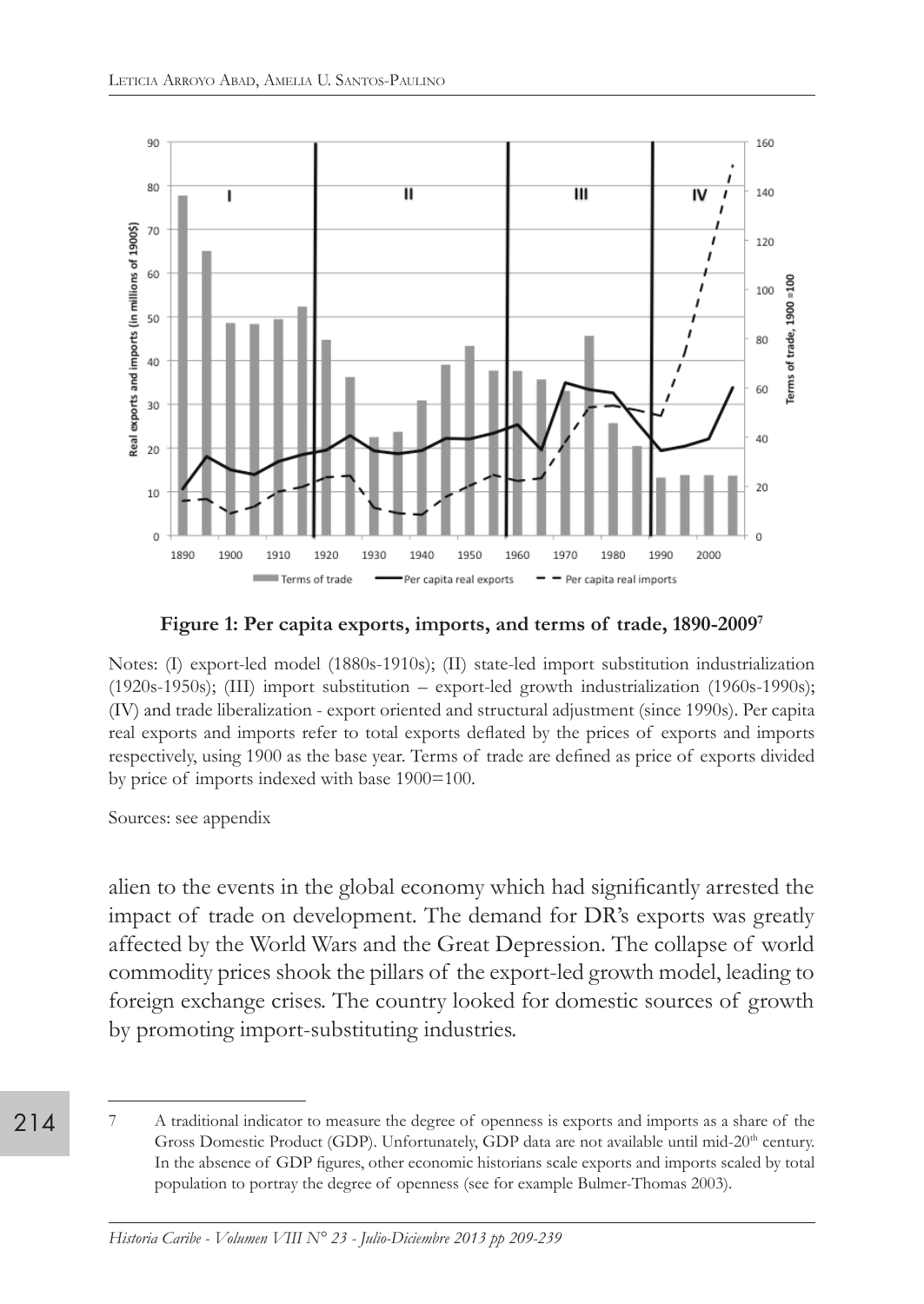This strategy, driven by debt crises and commodity prices slump, culminated in the volatile decade of the 1980s. Since then, the country returned to participating in the world economy. The DR's success in the recent periods has resulted from the implementation of a three-pronged development strategy consisting on diversifying production, developing special economic zones, and maintaining ample economic and social engagement with the rest of the world.

In this long-run analysis of the Dominican Republic, we find that the traditional export sectors, such as tropical commodities, played a prominent role in the destiny of this country until the last thirty years. Whether the country opted for free trade or protectionism, the export mix changed little for almost a century. While the importance of the export sector is undeniable, its dynamism waned during the import-industrialization years. It was not until this second globalization wave that real exports per capita achieved the same levels as the turn of the 20th century. The combination of large swings in commodity prices and the experience with industrialization during the wars prompted the country to diversify the sources of production and trade from commodities to manufactures. This process was intensified during the trade liberalization extending to tourism; but, the strategy was limited, as the expected diversification was not realised, at least within manufactures. In terms of development, our findings indicate that the adopted strategies failed to provide sustainable development in the long run. During the first globalization and the ISI periods, welfare did not improve significantly. Moreover, while the reintegration to the world markets in the 1980s improved real wages, it was plagued by macroeconomic instability. The widespread reforms in the 1990s facilitated the Dominican Republic's continuous involvement in the global economy, as demonstrated by the evolution of trade in goods and services and capital flows. Nevertheless, the dual nature of the country's industrial sectors – whereby Free trade exports processing zones coexist with a laggard agricultural sector – may ignite the growth and development prospects. Moreover, the reliance on tourism as a key income-generating sector poses significant constrains to the sustainability of the growth and development model going forward.

# **2. Export-led model (1880s-1914)**

From 1870 to 1914, the world experienced an unprecedented increase in international trade. Known as the first globalization, this period of time was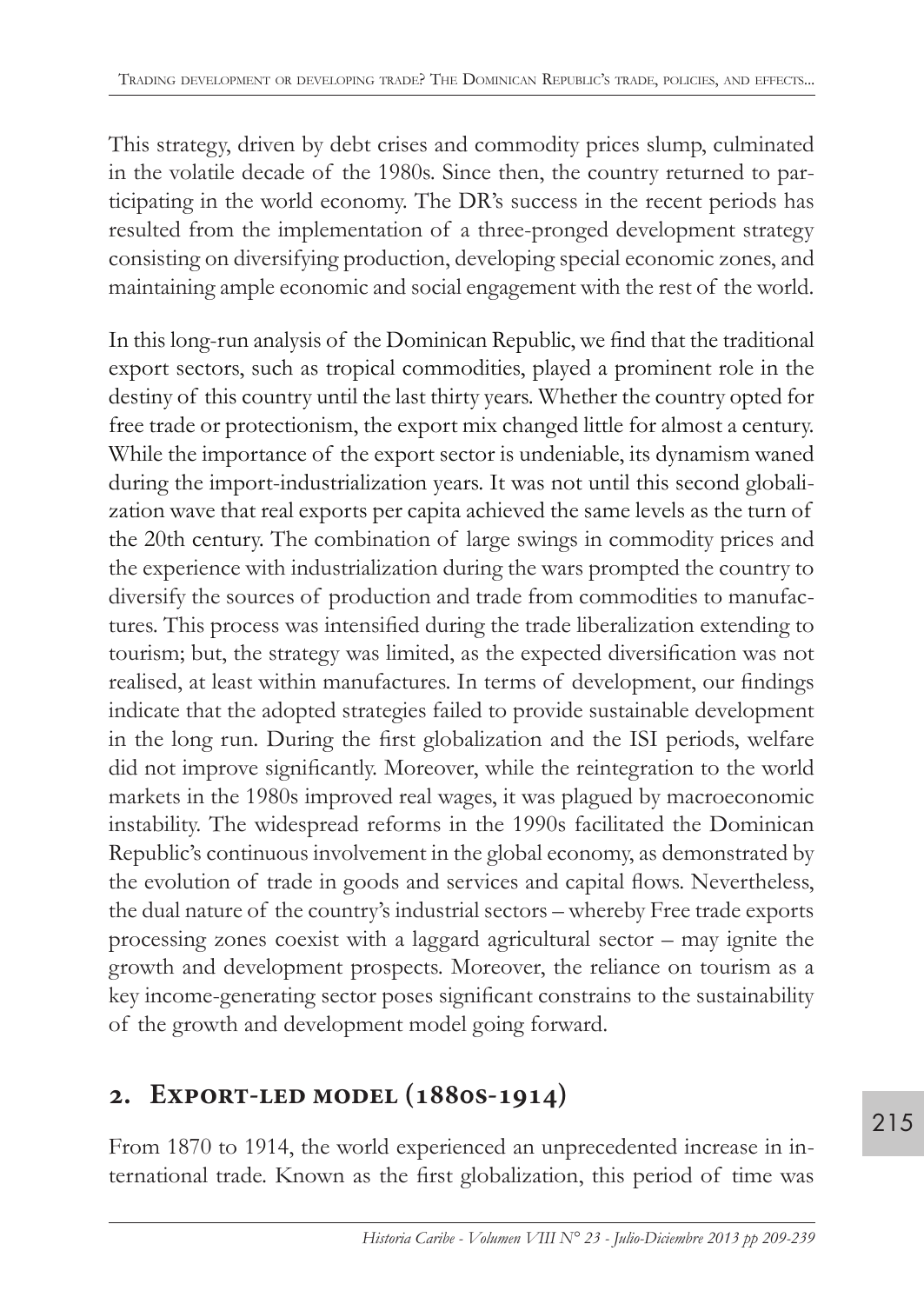characterized by global integration as newly independent Latin America soon joined the globalizing wave. It benefited from the abundant capital flows from Europe and the sustained demand of raw materials. For some countries, this phenomenon intensified the colonial export structure, but for others, it created a dynamic export sector<sup>8</sup>. In any case, Latin America integrated into the world economy mostly as a supplier of commodities. In the case of the Dominican Republic, once the dust settled after the independence wars, the country also turned to the international markets for economic growth. Integration to the world markets was the chosen path to modernization.

The government was instrumental in promoting the export sector. The measures aimed at expanding and improving the productivity. In 1876, a law enabled the transfer of public lands to private hands when used for export production. Three years later, to increase efficiency, subsidies and tax incentives were offered for the cultivation of sugarcane, cacao, coffee, tobacco, cotton, and banana with imported machinery<sup>9</sup>. This transition was marked by the increase of productivity in the agricultural export sector aided by the expansion of transportation network.

The expansion was not without challenges. In the late  $19<sup>th</sup>$  century the sugar industry faced intense competition with European newly manufactured beet sugar, prompting a deep restructure of the sector. As a result, the industry became much more concentrated as bigger refineries acquired the troubled firms. The response was to reduce the export tax on sugar to compensate for the low prices in 1884. The fiscal pressure led to its reinstatement a year later. In 1891, the industry found some respite with the McKinley agreement with the US that slashed tariffs to selected commodities under a reciprocity clause.

As many of the nascent Latin American nations, this country concentrated in exporting a handful of commodities while importing manufactures and capital goods. The export-led growth model was based on the principle of comparative advantage. In particular, sugar, tobacco, coffee, and cacao represented the bulk of the export basket.

<sup>8</sup> L. Arroyo Abad, and A.U. Santos-Paulino,"Trading Inequality? Assessing the Impact of Factor Endowments and International Trade on Inequality".UNU-WIDER Research Papers No. 2009/44 (2009).

<sup>9</sup> Frank Moya Pons, "Import-Substitution Industrialization Policies in the Dominican Republic, 1925- 61".The Hispanic American Historical Review70(4) (1990): 539-577.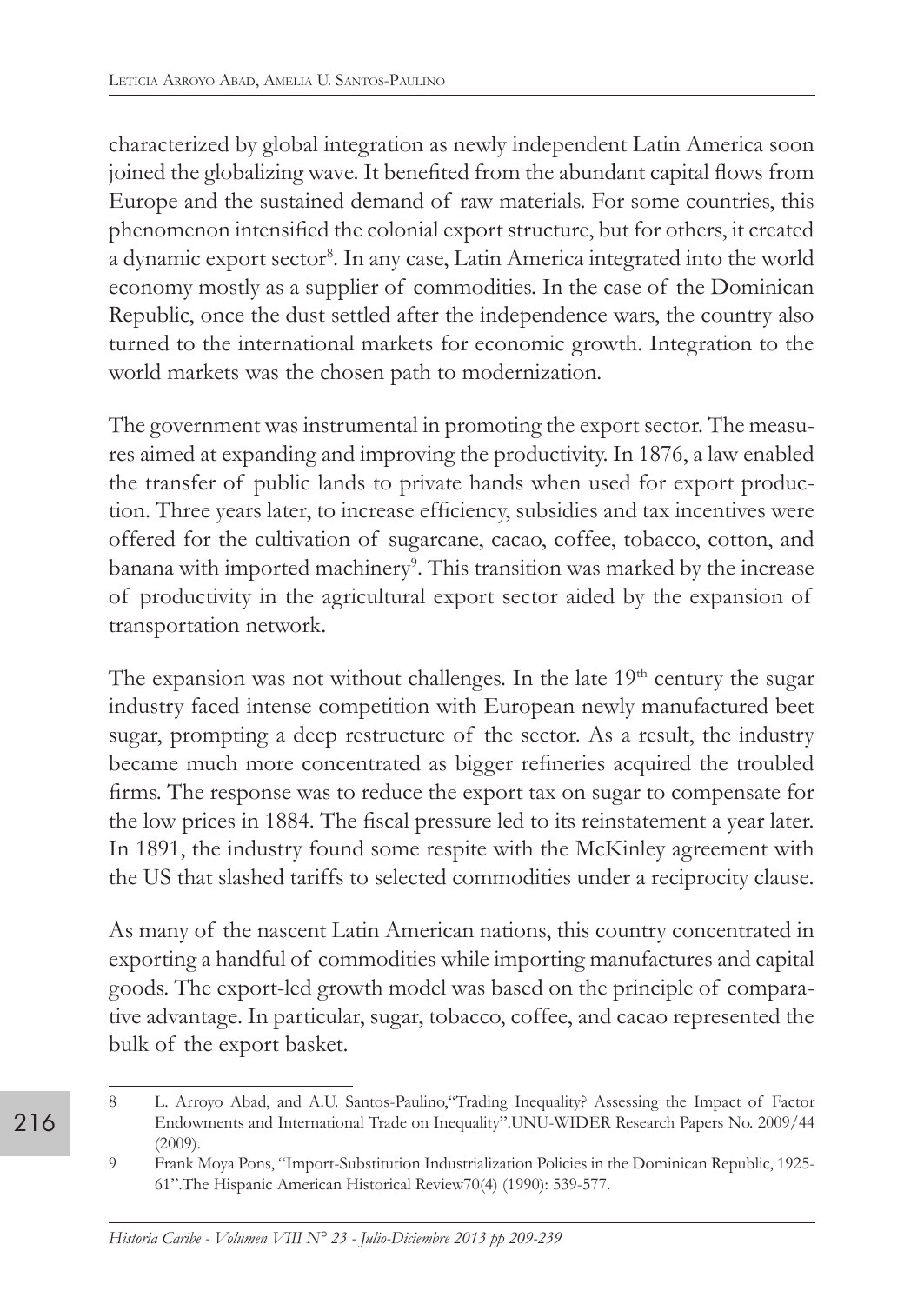Overall, both exports and imports experienced remarkable growth. From 1894 to 1914, exports increased 150%, doubling the performance of the imports. In per-capita terms, the evolution of trade was also favourable with over 50% growth from 1894 to 1915. This development is even more exceptional considering the economy faced unfavourable terms of trade throughout this period. Exports prices fell by 25% while import prices increased, resulting in a net loss of almost 23% (see Figure 2).

Of these four commodities, sugar captured over half of the total exports. Its expansion relied on foreign human and physical capital. It was not until the decline of the Cuban sugar export sector that the Dominican Republic achieved some participation in the world markets. The independence wars in Cuba marred the sugar-exporting sector to undermine Spanish colonial control. Consequently, Cuban capitalists and technical staff, attracted by high quality and inexpensive land, fled to the Dominican Republic. It was then that this economy transitioned from an artisan sugar mill to the mechanized sugar refinery, drawing investors from other countries as well<sup>10</sup>.

Despite the importance of the US as a market, the Dominican Republic was too small to exert influence in the world sugar market. Its total production only amounted for, at most, 5% of the US total imports.<sup>11</sup> However, it was short-lived: after three years, the US charged a 40% tariff on all imported sugar. At the end of the period, 62% of the area cultivated belonged to the foreign capital<sup>12</sup>.

Of the other commodities, cacao experienced the most significant growth. In 1860, it could barely meet the domestic demand as it was not cultivated as a crop. While it also attracted foreign capital, the cultivation extended over the entire territory, promoting artisan chocolate production as well. By the early 20<sup>th</sup> century, it became the most valuable export commodity to the American market. Despite its promise, by the end of this period, cacao expansion

<sup>10</sup> Franklin J Franco, Historia económica y financiera de la República Dominicana, (Santo Domingo: Editora Universitaria), 1999.

<sup>11</sup> Data from FAO (1960). The Dominican Republic exported 80% of the sugar production.

<sup>12</sup> José Del Castillo,. La inmigración de braceros azucareros en la República Dominicana, 1900-1930, (Santo Domingo: Cuadernos del CENDIA), 1978. Humberto García Muñíz, "La plantación que no se repite: las historias azucareras de la República Dominicana y Puerto Rico, 1870-1930", Revista de Indias, 15(233), (2005).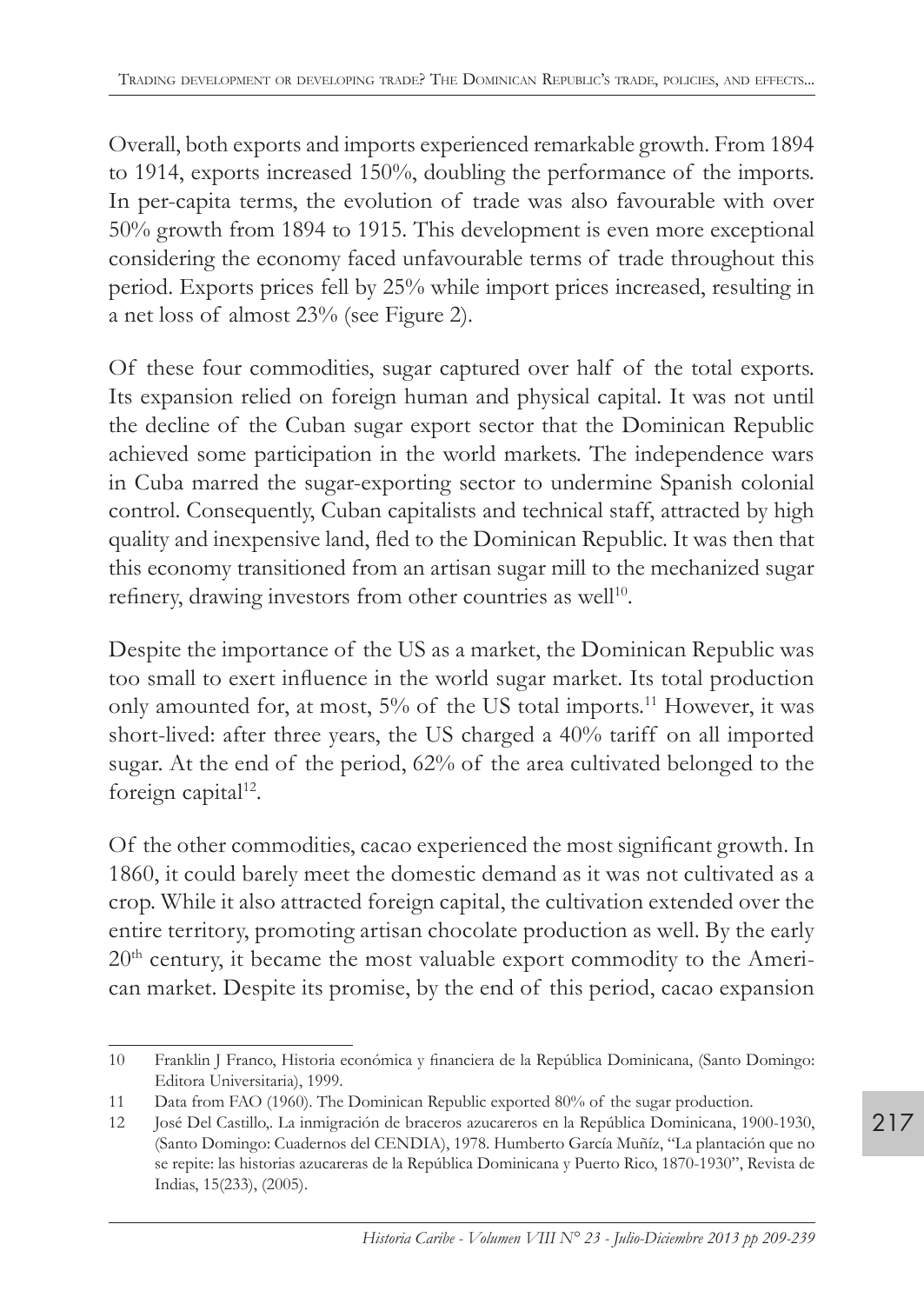halted due to droughts and price decline. Coffee cultivation, despite it being the fourth most important export commodity, faced competition for labour from the sugar industry. Tobacco cultivation had the longest tradition in the island. The indigenous plant remained of domestic importance throughout colonial times; yet, it failed to flourish like the other commodities due to its unreliable quality and the increasing participation of the US as a main trading partner<sup>13</sup>.



**Figure 2: Per capita exports, imports, and terms of trade, 1890-1915 (5-year average)**

Sources: see appendix

The expansion of the export sector boosted imports as well. The dynamic sugar industry needed machinery and other basic inputs from abroad. Rice, timber, leather, textiles, and shoes made up for the rest of the imports during this period. The US supplied the lion's share (around 60% of total imports), followed by Germany, the UK, and France.

218

<sup>13</sup> Antonio Lluberes, "La economía del tabaco en el Cibao en la segunda mitad del siglo XIX". Eme Eme Estudios Dominicanos, 1(4)(1973). Paul Mutto, "Las importaciones y el impacto del cambio económico en la República Dominicana, 1900 – 1930".Eme Eme Estudios Dominicanos, 4(20) (1975).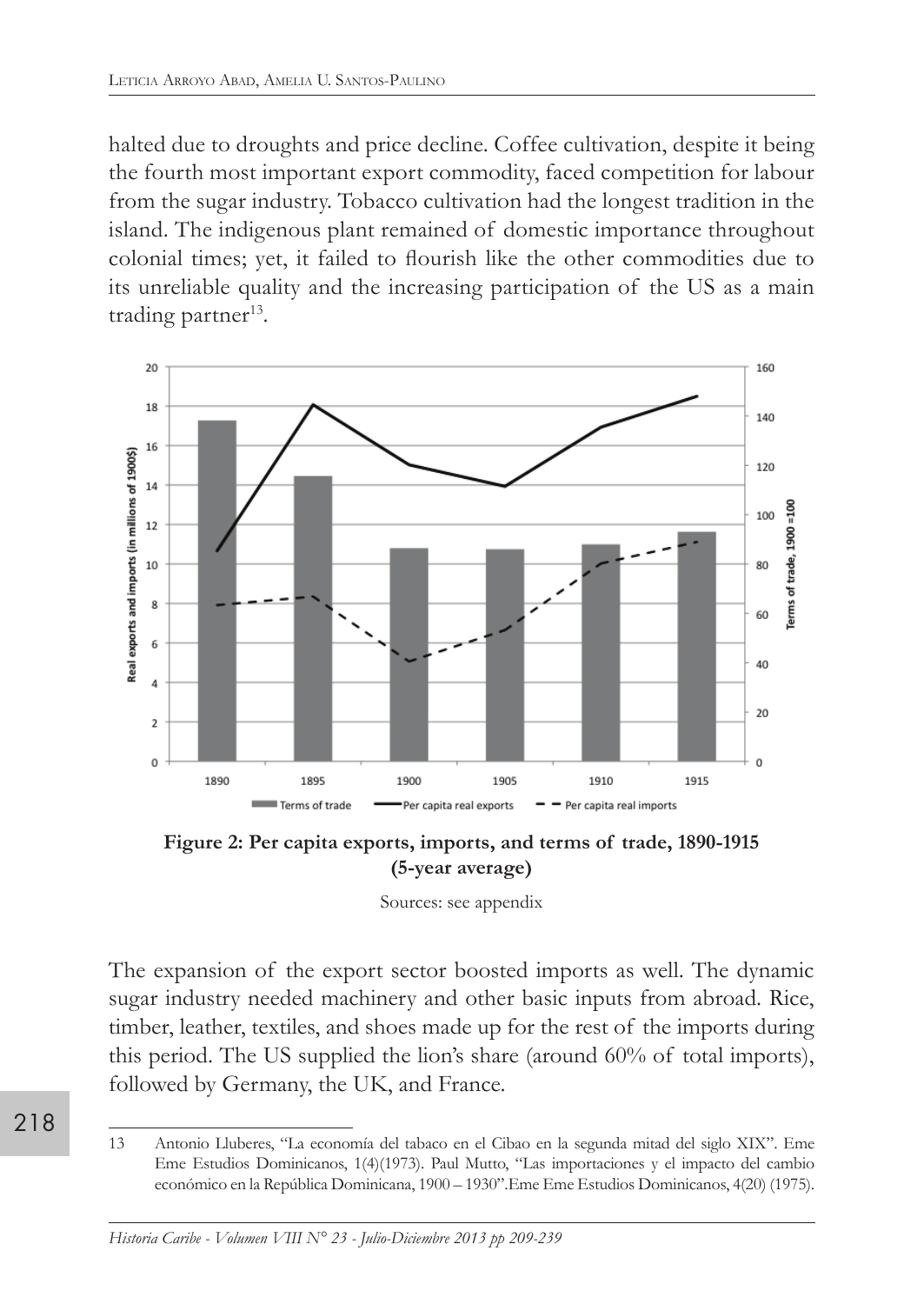The modernization of the Dominican economy brought about significant changes in the country's economic and social development. The expansion of the export sector, in particular sugar, made the under population of the island more evident. In 1887, the population only amounted to 382,000 people, growing at 2.5% rate per year in the next thirty years. Indeed, the population did not reach a million by the time of the first census<sup>14</sup> (Gobierno Provisional 1975). The need of workers for sugar harvesting promoted domestic and regional migration. In the first phase of the industry expansion, the rural population migrated to the sugar-producing areas. In 1883, more than 90% of the labour force in the sugar industry was domestic, but it soon proved to be insufficient prompting seasonal migration from nearby islands. During his annual address to the Congress, President Heureaux justified the need for foreign labour to improve the competitiveness of the sugar industry.

Known as *braceros*, these workers from the Caribbean became indispensable for the sugar industry. The 1912 Law on Immigration challenged this free movement of labour to the Dominican Republic, establishing a priority to Caucasian immigration that limited the influx of *braceros*. This law intended to protect the domestic economy. In particular, the inflow of copious labour from abroad depressed real wages and contributed little to the domestic economy. Given the seasonal nature of the foreign labour, their income did not stimulate the Dominican economy<sup>15</sup>.

The demand for labour also shaped the concentration of population in the country. Aided by the spread of roads and railroads, workers and their families moved towards the producing centres. This marked a strong change with respect to colonial times. Up until the modernization period, the bulk of the population practiced subsistence agriculture. The early postindependent accounts carefully noted the lack of large landowners in the country, as such sugar was produced with artisan methods not involving large sugarcane plantations. The concentration of land ownership picked up steam in the later part of the 19<sup>th</sup> century. From 1882 to 1896, the sugar cultivating area quadrupled. With this increasing annexation of land for

<sup>14</sup> Gobierno Provisional de la República Dominicana. Primer Censo Nacional de la República Dominicana, (Santo Domingo: Editora de la Universidad Autónoma de Santo Domingo), 1975.

<sup>15</sup> José Del Castillo, La inmigración de braceros azucareros en la República Dominicana, 1900-1930, (Santo Domingo: Cuadernos del CENDIA), 1978.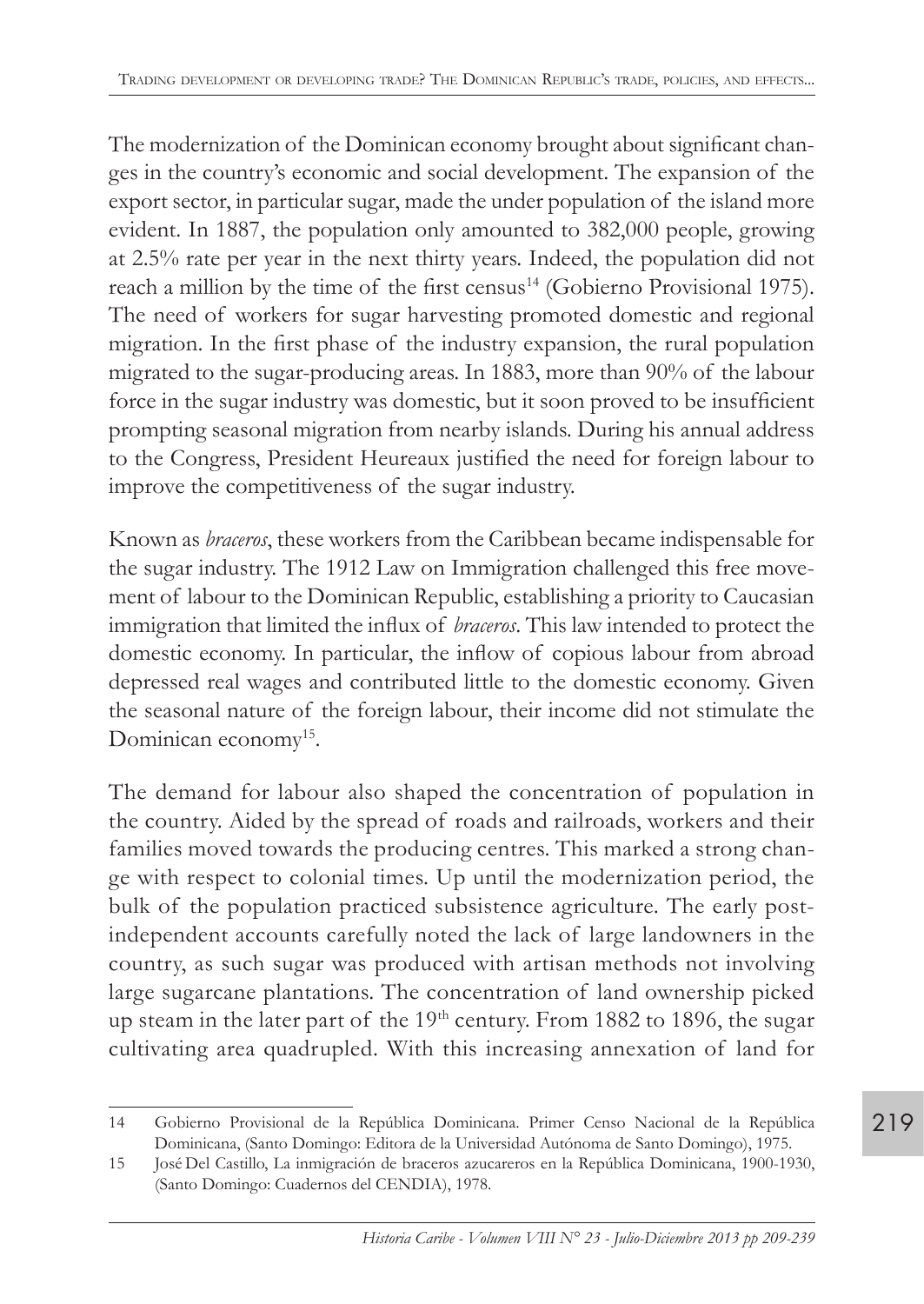production, the economy began the transition from communal landownership to private property<sup>16</sup>.

Overall, the process of modernization of the Dominican economy brought about profound winds of change. The remarkable expansion of the agricultural production for export was achieved, despite unfavourable terms of trade and mostly absence of advantageous commercial position with the Dominican Republic's main trading partner, the US. In addition, this expansion, in particular sugar, triggered a significant mobilization of the workforce. Domestically, the population migrated towards the areas of active economic activity while a rising influx of immigrants aided the labour needed for the progress of agriculture. While the influx of foreign capital, technology, and labour propelled this post-colonial economy, the development costs were not negligible. The exodus of the labour from traditional agriculture led to an increase in the cost of living. In addition, immigration depressed domestic wages while the export sector commenced its concentration of capital and land.

# **3. State-led import substitution industrialization (1915-1950s)**

World War I (WWI) changed the configuration of the existing world order. In the next thirty years, the world experienced a major financial and economic crisis, known as the Great Crisis, and another World War. One of the consequences was the increased vulnerability of peripheral nations that had to adapt to the new power model. Latin America, given its role in the world system, underwent major adjustments and changed its development strategy considerably. Between the 1930s to 1970s, this region opted for a different development approach, concentrating on the domestic market as a source for economic growth. This inward looking development strategy not only permeated the political, economic and social levels of debate in Latin America, but it also remained the main paradigm in economic policy for the next fifty years. The adoption of this strategy involved an important shift in the economic structure, the medium- and long-term perspectives, and the integration of Latin America with the rest of the world.

<sup>16</sup> Guillermo Moreno, "De la Propiedad comunera a la Propiedad Privada Moderna 1844-1924". Eme Eme Estudios Dominicanos, 9(51) (1980).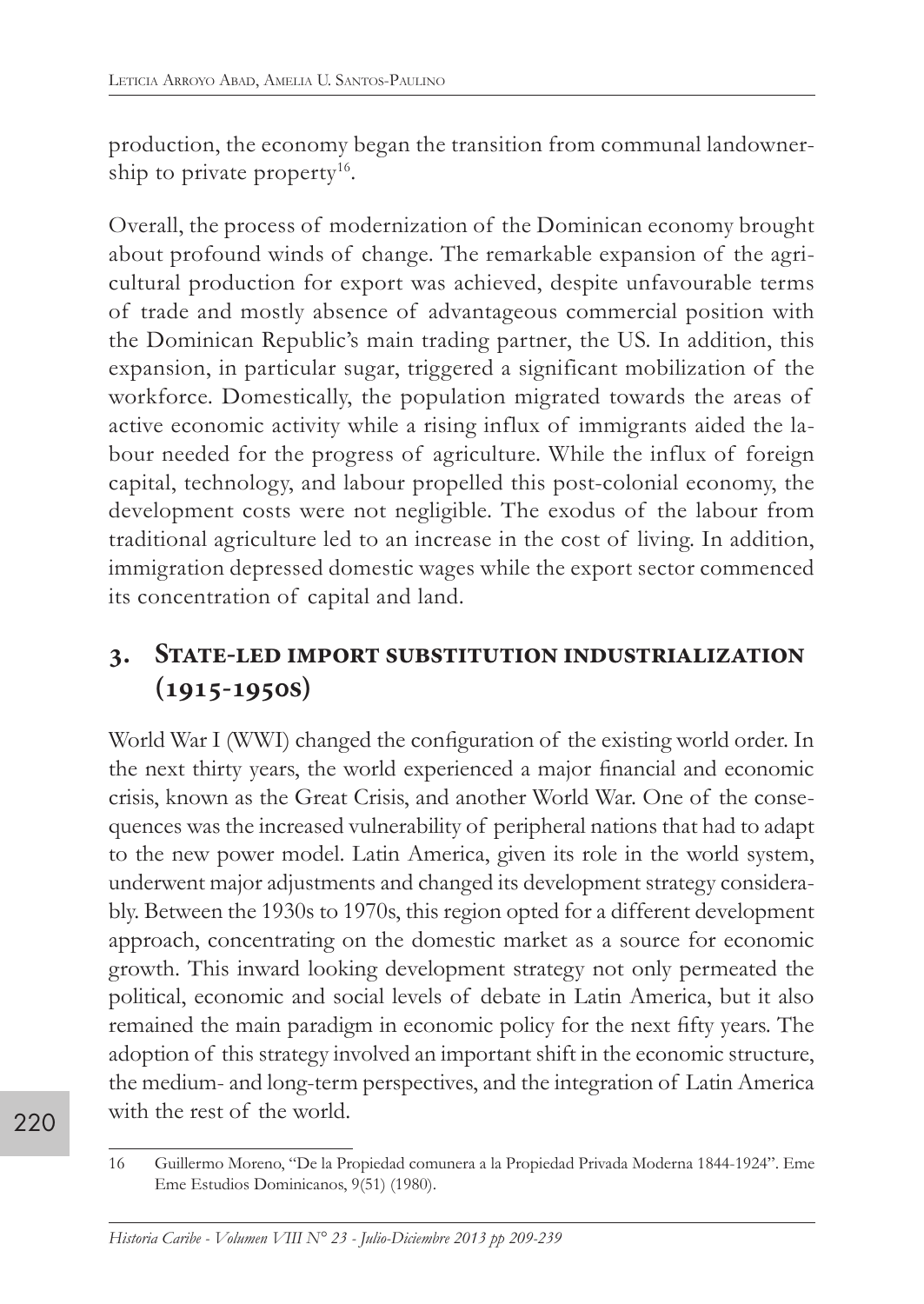The transition to inward-looking development strategy in the Dominican Republic was adopted after the economic and political crisis in the early 1920s. Politically, after serious turmoil in the early 1910s, the US took over and remained in power until 1924.<sup>17</sup> During WWI, the economy enjoyed prosperity based on the high demand of commodities, particularly sugar. The war also rerouted most of the Dominican exports to the US, reaching 87% in 1920. Known as the "dance of the millions", these bonanza years were characterised by a significant rise in imports and exports. The new American military government set in motion an array of reforms during the occupation. The expansion in public works was financed by the creation of new taxes on Dominican alcohol and property. The result was the development of extensive railroad and highway systems, together with the proliferation of publicly funded schools.

This boom came to a painful halt in 1921. The European economies managed to rebuild beet sugar production, driving prices to pre-war levels. The drop was dramatic: from \$26 per short ton the price of sugar collapsed to less than \$7 in 1921 and \$4 a year later. With this crisis, the political standing of the government deteriorated, leading to the end of the occupation in 1924.

The origins of protectionism in the Dominican Republic date back to the Trujillo years. Trujillo began his reign by establishing governmental monopolies in salt, meat, and rice protected from foreign competition. While fostering domestic production, these measures were just means to increase his personal wealth as he controlled or owned those industries. In addition, he promoted domestic and agricultural activities. As soon as the country recovered from the effects of the Great Depression's commodity price collapse, he resumed the investment in public works projects including highways, railroads, and canals. To promote agricultural production, he transferred thousands of hectares of public land as part of his colonization plans. As a consequence of the 1929 worldwide crisis, the country experienced a severe scarcity of imports and Trujillo recognized the importance of a growing industrial sector. In his quest to promote manufacturing activities, he changed the Constitution to allow him to grant incentives a tax credit to the sector.

<sup>17</sup> American intervention in Latin America was widespread and frequent during this period. For example the US established fiscal receiverships in eight countries in the region from 1904 to 1930 (see Arroyo Abad and Maurer 2013).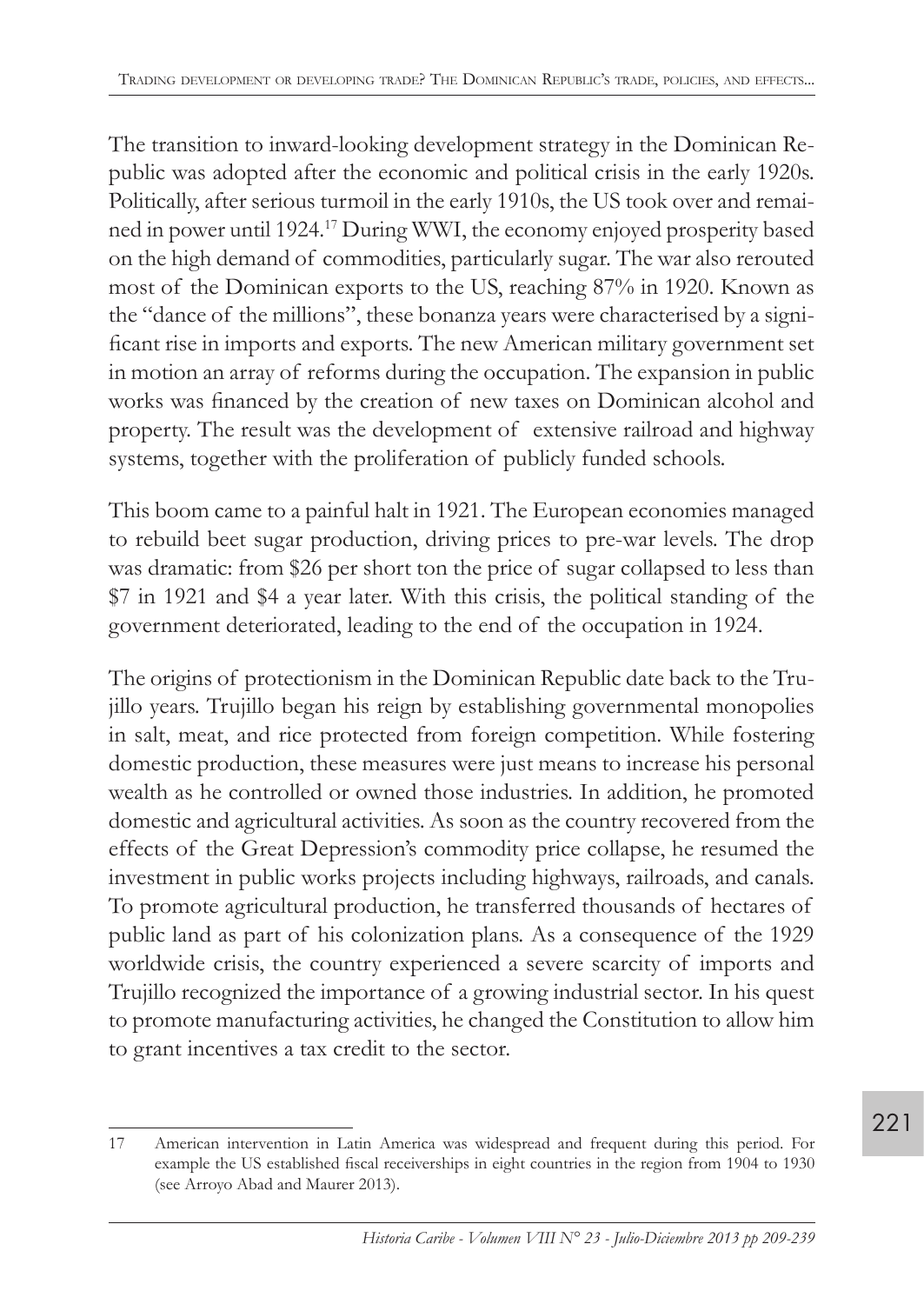The evolution of Trujillo's own power went hand in hand with the overall growth in the economy. The period between 1938 and 1960 is notable in terms of domestic growth based on industrialization. However, the expansion was Trujillo-centric: by 1961, 80% of industrial production was under his ownership, employing over 45% of the domestic labour force.

During the export-led growth period, a share of the agricultural sector became modernized; however, most of the rural population continued traditional practices of subsistence agriculture. In line with Trujillo's goals of economic development, he turned to the countryside. He identified the unexploited resources and embarked in a widespread agrarian reform that changed the Dominican agricultural landscape. The reform included land redistribution and a wide array of subsidies and incentives.

Starting in 1934, the government transferred thousands of hectares to private ownership. The first main vehicle of redistribution was through the dismantlement of communal lands. This initiative was followed by privatization of public lands and appropriation of privately owned lands in exchange for public irrigation. Infrastructure was a crucial part of the agrarian plan: by 1955, the Dominican Republic became one of the countries with highest share of irrigated lands. While gaining popular rural support, the regime placed strong incentives to use labour and land. With strict vagrancy laws and extensive incentives, the regime succeeded in expanding the cultivated area together with domestic production. However, there were limits to these winds of change, specifically with respect to the sugar industry. In the Eastern provinces, foreign interests remained a powerful force. Even though the land redistribution did not quite materialize in this region, Trujillo opted for increased taxation to the sugar industry<sup>18</sup>.

The first obstacle was the 1919 tariff. This treaty greatly affected the infant industrial sector as American manufacturers enjoyed Duty-free status. While a revision was justified in order to protect the industry and increase tax collection, the government faced a binding agreement that prevented the change without US authorization. To bypass this constraint, the government passed the Law 190, creating a series of consumption taxes on imported manufactured goods

<sup>18</sup> Richard Lee Turits, Foundations of Despotism: Peasants, the Trujillo Regime, and Modernity in Dominican History. Stanford: Stanford University Press, 2003.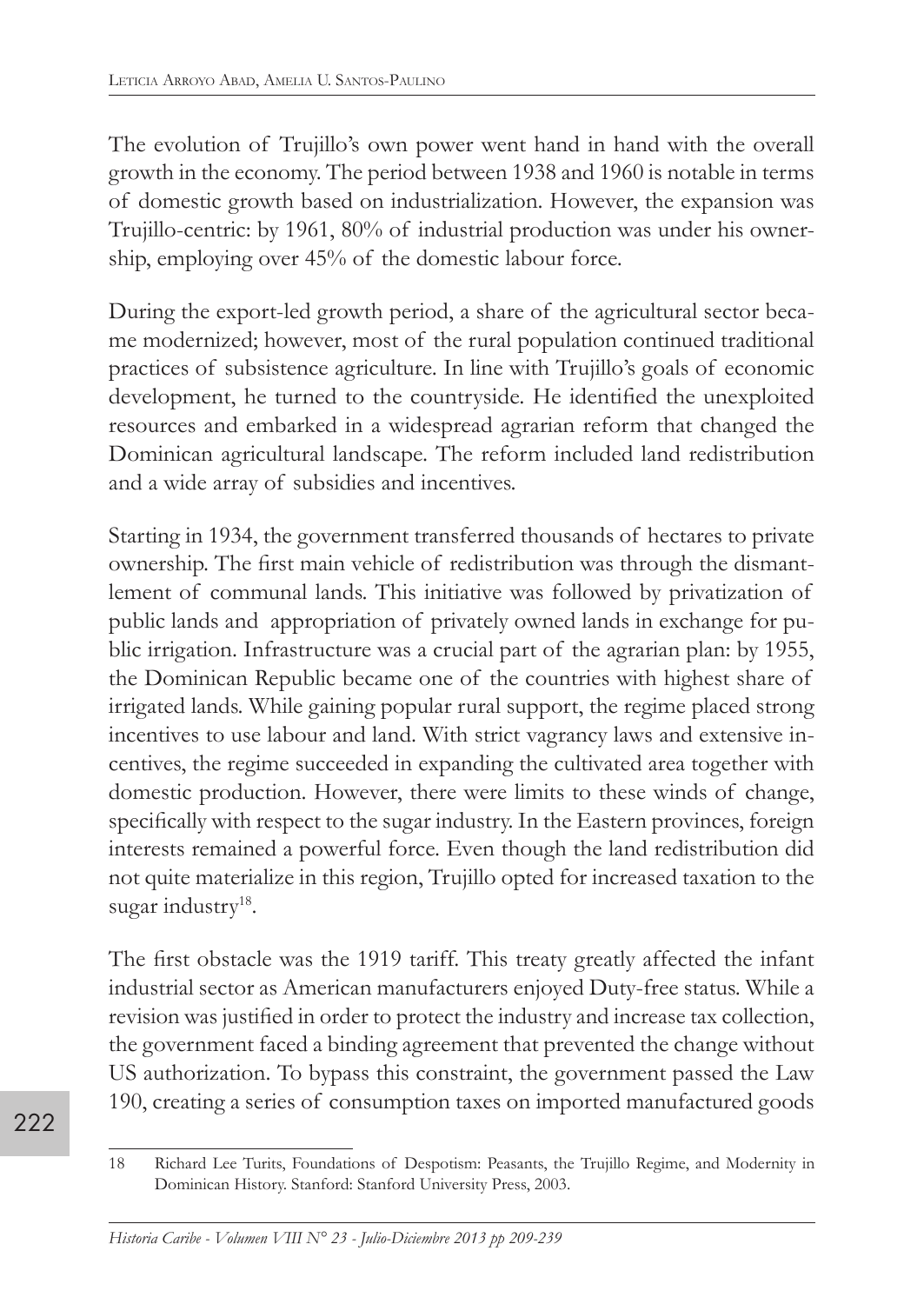in 1925. Despite the protests from the US government, the effective rate of protection climbed to 85% by the mid-1930s. Notwithstanding this level of protection, the main limiting factor for imports was the drastic collapse of commodities prices during the 1920s, dramatically reducing the export revenue and the import capacity.



Figure 3: Per capita exports, imports, and terms of trade, 1900-1950 **(5-year average)**

Intentional industrialization also dates back to the Trujillo regime. His zeal for political and economic power geographically relocated the industrial centre of the country to Santo Domingo. After monopolizing the food supply, the ruler extended his influence to other industrial endeavours that would complement his own. In 1934, the Law 672 formally established incentives to new agricultural-based industries. The benefits included tax exemptions for technology imports and consumption tax rebates for selected exporting industries. The success of these policies was limited. By 1941, only 28% of the 37,000 workers in manufacturing were employed in non-sugar industries. As such, the average size of an industrial firm was 16 workers.

Sources: see appendix.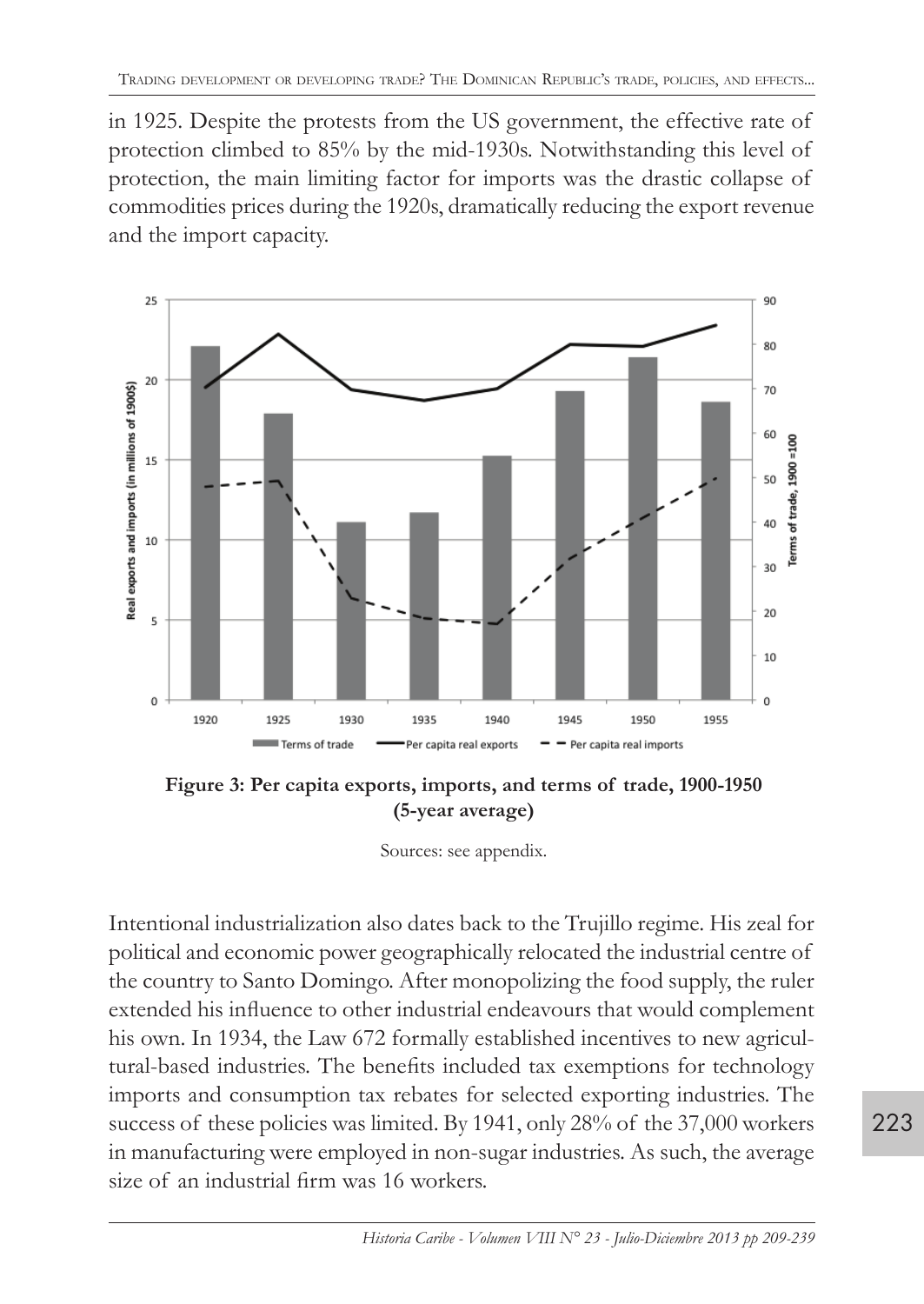A new industrial policy was drafted after the Trujillo-Hull Treaty in 1940, when the Dominican Republic finally regained autonomy in terms of tariff policy. A new Constitution in 1942 named the Congress as the organ in charge of drafting tax exemptions and incentives. These policies came into play exactly when the economy was suffering from the effects of WWII isolation. In line with this situation, the government banned the exports of domestically manufactured goods and other essential goods. Trujillo's wealth expanded with the increasing regulation of domestic production. He took advantage of the external context to charge monopoly prices on essential goods and collect sizable fees for import licences.

As in most of Latin America, the development of the industrial sector was a product of international context and domestic policies. The isolation of the WWI planted the seeds of unintended industrialization. Simple artisan shops emerged to solve the unavailability of foreign manufactured imports. Then, the sector expanded in the subsequent decades with the aid of favourable governmental policies.

Industrial promotion was successful in this new stage. While small firms expanded production by attracting more workers, the wealthier business class fully appropriated the stipulations of the new legislation. Requesting a wide array of special concessions, the Congress granted contracts to selected industrial interests. The first successful attempt was to found a textile firm based on Dominican production of cotton. This initiative received full exemption of all taxes for five years including tariffs on machinery and raw material imports. This contract became the blueprint for other import-substituting projects presented to the government. The import-substituting initiatives did not stop in the private sector. The state stepped in sectors of national interest such as alcohol distilling and chocolate production by providing funding and other favourable incentives. The industrialization promotion terms were very advantageous that even foreign investors jumped on the bandwagon. In the 1950s, Trujillo approved the extension of benefits to foreign capital leading to the creation of industrial free zones in 195519.

<sup>224</sup>

<sup>19</sup> Frank Moya Pons, Breve Historia Contemporánea de la República Dominicana, (México: Fondo de Cultura Económica), 1999.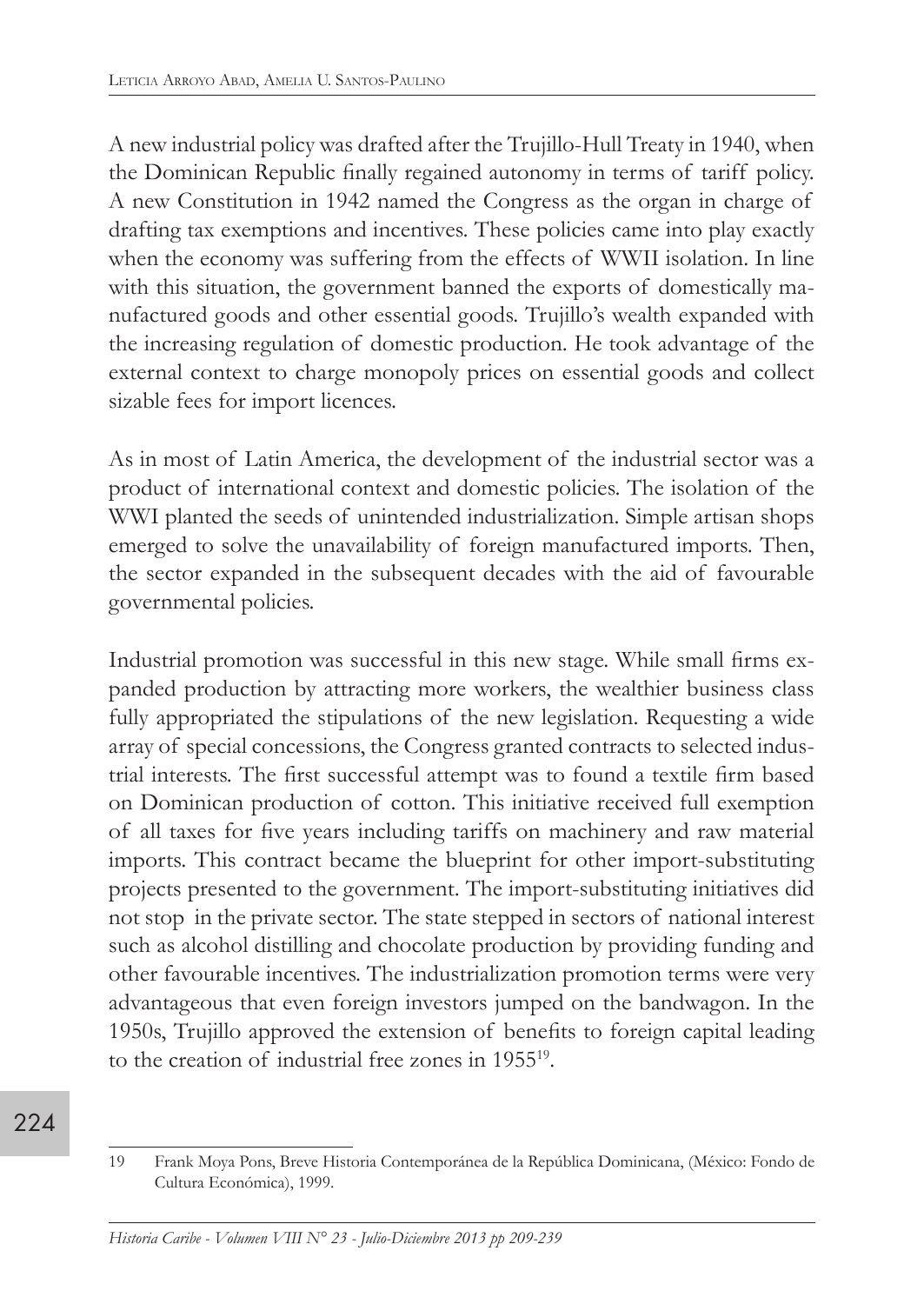While successful at expanding the local industry, the industrialization programmes did not foster trade. As Figure 3 shows, both real imports and real exports per capita declined during the bulk of the period. Real imports per capita reached less than 40% of the level achieved by the end of the first globalization wave. Per capita real exports lost some ground during the 1930s and 1940s as well.

As shown in Table 1, profound changes pervaded the Dominican economy during this period. The urban centres, this time, attracted rural population: while urbanization doubled, the population employed in agriculture declined almost 15 percentage points to reach around 60% at the end of the period. Despite the migration to the cities, the agricultural sector increased substantially the area cultivated, reaching 70% of the total arable land by 1960. A clear pattern arises: the cities, where industrialization was seated, pulled more and more population from the countryside. As manufacturing firms expanded in number and production, the gains for the labour force were scant. In fact, the real industrial wage only climbed 6% in these three decades.

The growth of the Dominican economy during this period of unintended and intentional industrialization is undeniable. Excluding the sugar industry, the industrial sector tripled its size to employ almost 30,000 workers in 2,400 firms by 1963 (Oficina Nacional de Estadística). Despite this progress, the sugar industry still contributed as much revenue as all the other sectors combined while employing three times the labour force in manufacturing. Moreover, the intentional stage of import-substituting industrialization failed to adopt a uniform strategy. As in many other Latin American countries, the policies did not obey efficiency or developmental considerations. In addition, the expansion of the industrial sector channelled funds to the regime creating an increasingly distorted economy. From a development perspective, the agrarian reform benefitted the landless class by providing secure property rights; however, this reform also followed the capricious direction of Trujillo's leadership. While formal employment opportunities improved, the increasing cost of living stemming from the consumption taxes and substitution initiatives resulted in meagre gains for the labourer class.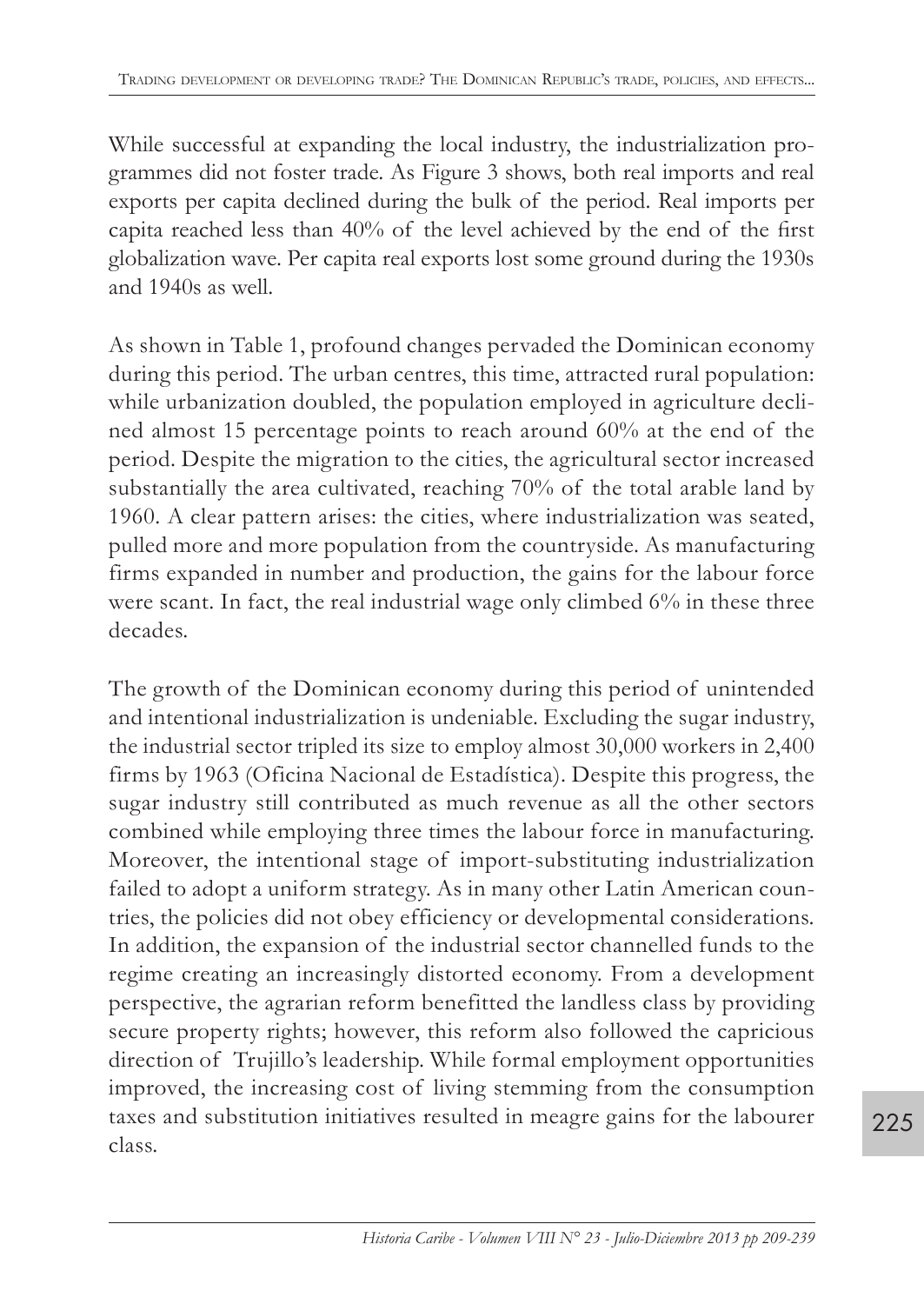|                                           | 1930     | 1960     | 1980     | 1990    | 2008     |
|-------------------------------------------|----------|----------|----------|---------|----------|
| Urbanization                              | $14.0\%$ | $30.5\%$ | 39.8%    | 55.2%   | $69.0\%$ |
| % of population living in urban centres   |          |          |          |         |          |
|                                           |          |          |          |         |          |
| Agriculture employment                    | 74.9%    | $61.5\%$ |          | 20.3%   | $14.5\%$ |
| % of labour force employed in agriculture |          |          |          |         |          |
|                                           |          |          |          |         |          |
| Land in production                        | $56.5\%$ | 70.8%    | $22.1\%$ | 18.6%   | 16.6%    |
| % of arable land                          |          |          |          |         |          |
|                                           |          |          |          |         |          |
| Industrial development                    |          |          |          |         |          |
| Number of industrial firms                | 1,449    | 2,379    |          |         | $2,028*$ |
| Number of FTZ firms                       |          |          | 71       | 331     | 525      |
|                                           |          |          |          |         |          |
| Industrial sales                          | 50.0     | 218.7    |          |         |          |
| Real sales, 1950=100                      |          |          |          |         |          |
|                                           |          |          |          |         |          |
| Industry value added                      |          |          |          | 3,804.7 | 23,432.5 |
| Value added, 1950=100                     |          |          |          |         |          |
|                                           |          |          |          |         |          |
| Real wage                                 | 92.3     | 97.7     | 193.6    | 176.02  | 403.98   |
| $1950 = 100$                              |          |          |          |         |          |

**Table 1: Selected indicators, 1930-2008**

(\*) corresponds to the year 2004.

Sources: see appendix

# **4. Import substitution – export-led growth industrialization, 1960s-1990s**

After decades of import-substitution industrialization, Latin America geared its efforts toward export promotion one more time over half a century after the first globalisation wave. The fruits of the famous industrial policies did not materialise for all the countries. The region once again faced a strategy dilemma while suffering from the consequences of macroeconomic mismanagement and a different international environment. One by one, the countries adopted trade liberalization policies that prompted an increase in exports and imports throughout the region. The new orthodoxy was solidified in the 1990s with the seal of approval from multilateral organizations. The impact of these policies varied considerably by country but in all cases there was acceleration in export growth from the 1990s onwards.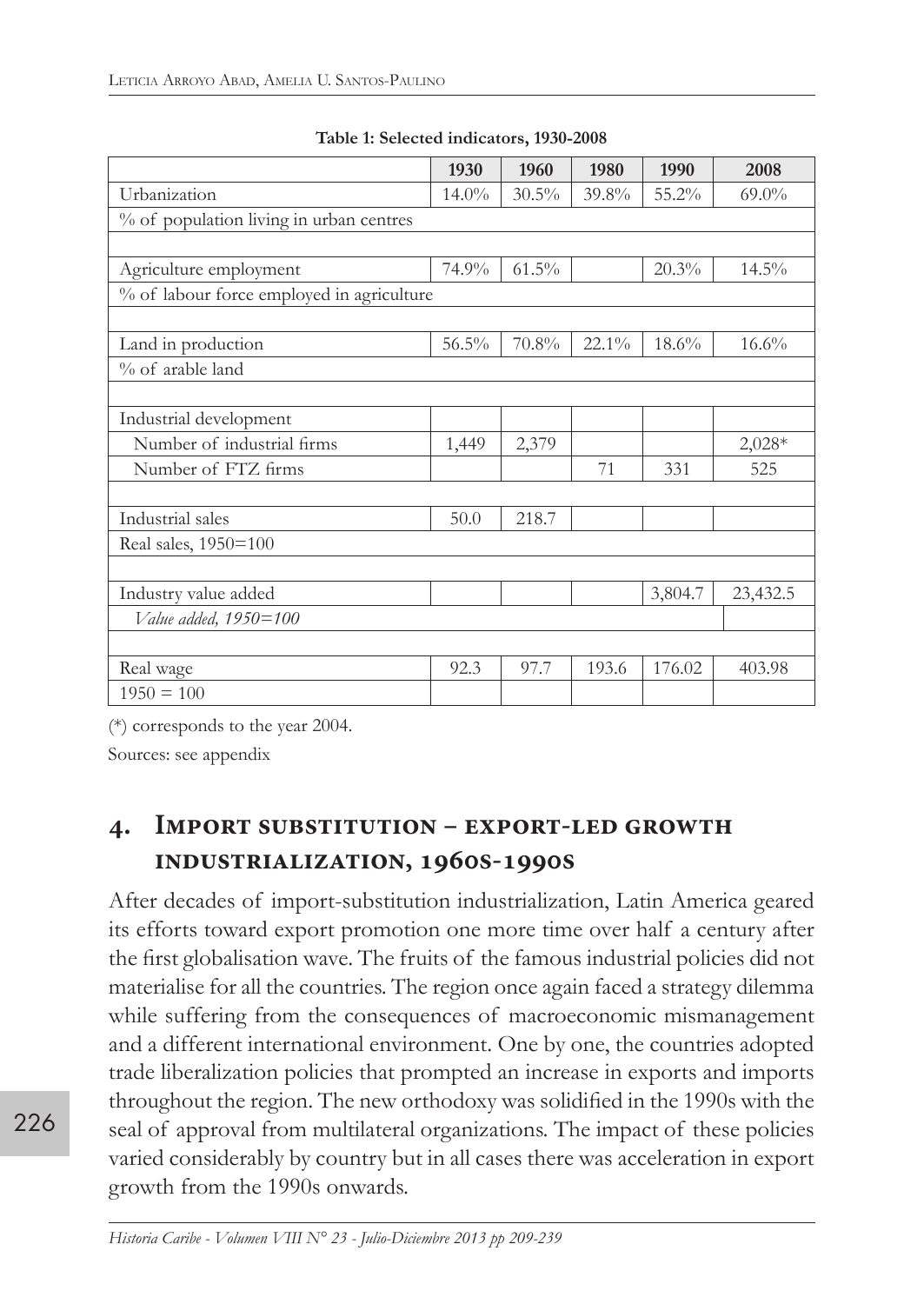

**Figure 3: Per capita exports, imports, and terms of trade, 1960-1990s**

Sources: see appendix.

 For the Dominican Republic, this renewed integration to world markets brought instability of export earnings and the increasing vulnerability to external shocks. The Dominican government then initiated a programme to restructure the real economy, aimed at diversifying its production and trade structures away from primary commodities. The government, assuming a more active role, embarked on protectionist ISI strategies, similar to programmes implemented in the rest of Latin America. Protectionist policies included imposing quantitative and administrative restrictions on imports, maintaining overvalued exchange rates and directing government investment in key industries.

The first and most significant programme involved the promotion of specialized manufacturing while protecting domestic producers from foreign competition. The Industrial Incentive Law (Law 299) of 1968 alongside the establishment of the Industrial Development Board, focused on developing the sectors of mining, construction and tourism. Trade policy was also legislated,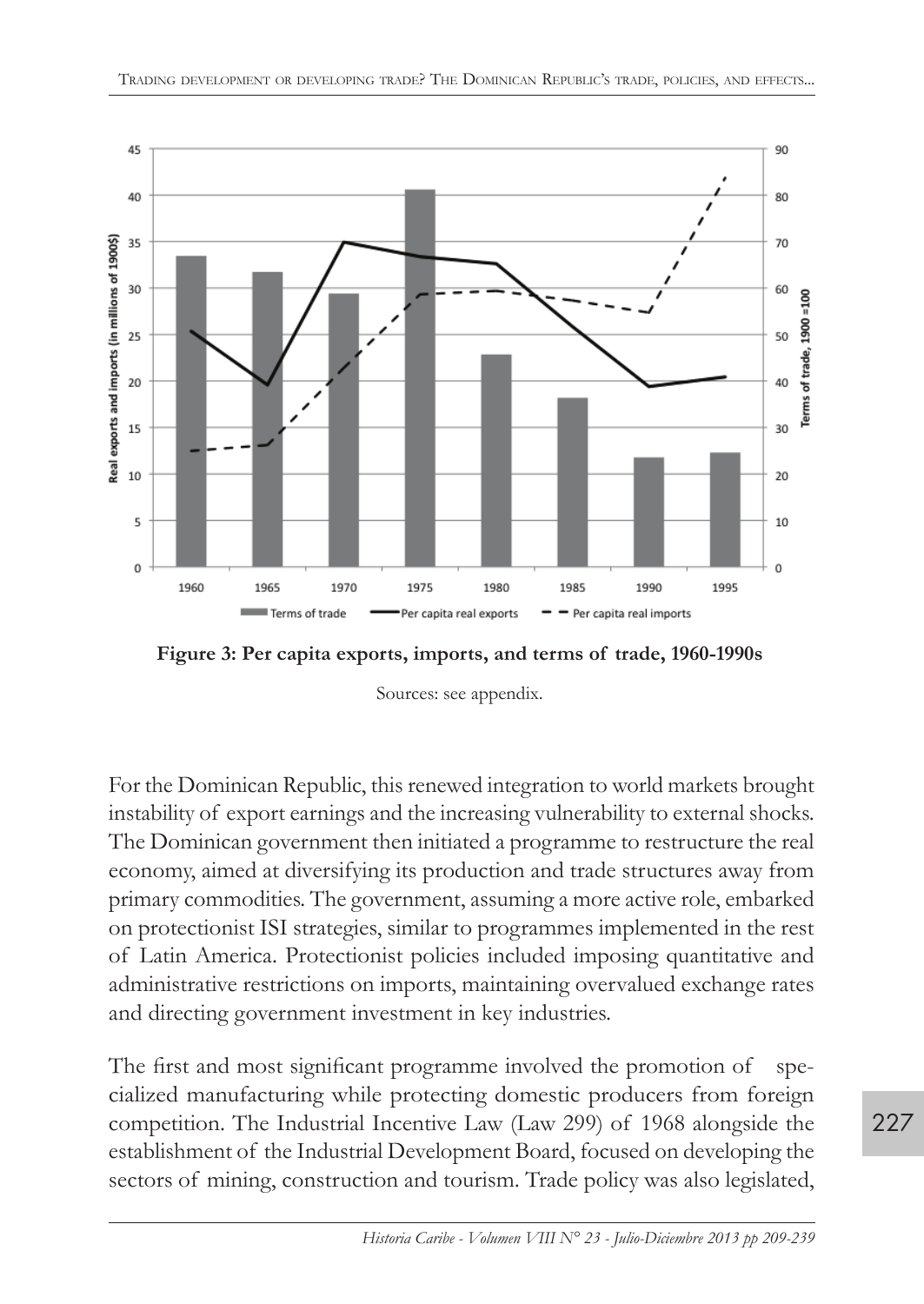involving the institution of a complex tariff code, additional duties, contingents, licenses, prohibitions, exemptions, and concessions to specific industries<sup>20</sup>. The variety of restrictions was paired with a multiple exchange rate system.

The Dominican Republic experienced a period of sustained growth following the restoration of democracy in the early 1960s, mostly due to favourable external conditions. From 1966 through the 1970s, GDP growth averaged 8% per annum, one of the highest growth rates in the world at the time. As in the previous decades, production and exports were highly concentrated in primary commodities, and at the beginning of the 1970s relatively few commodities accounted over 70 % of total export earnings: cacao, coffee, sugar and tobacco. Figure 4 shows that per capita real exports expanded during the period, leading to a positive trade balance.

But large fluctuations in revenues characterised the industries linked to world commodity markets. The terms of trade have been clearly unstable, due to the change in the price of oil (the country's main import) and the international prices of commodity exports (e.g. sugar and mining). During the current globalization wave, terms of trade instability are more evident. The favourable external conditions to commodity exports were visible in the mid 1970s, but the strike of luck followed by a sharp deterioration in relative prices during the next decades.

While industrial policy created the base for promoting and establishing a virtually inexistent industrial sector, inefficient policies, alongside other market imperfections, limited the outward orientation and success of the domestic industries. After a manifested effort to promote industrial development and diversification of trade, commercial policy turned inefficient because it relied on the use of complex instruments, mostly in the form of tariffs and nontariff barriers and direct subsidies to specific industries. The restrictions and selective application of classical industrial policy instruments lingered to the following decades.

World events such as the increases in oil prices, the international debt crisis and the global recession that demarked the 1980s, contributed to the poor perfor-

<sup>20</sup> Amelia U. Santos-Paulino, "Trade liberalisation and trade performance in the DominicanRepublic". Journal of International Development,18 (2006): 925-944.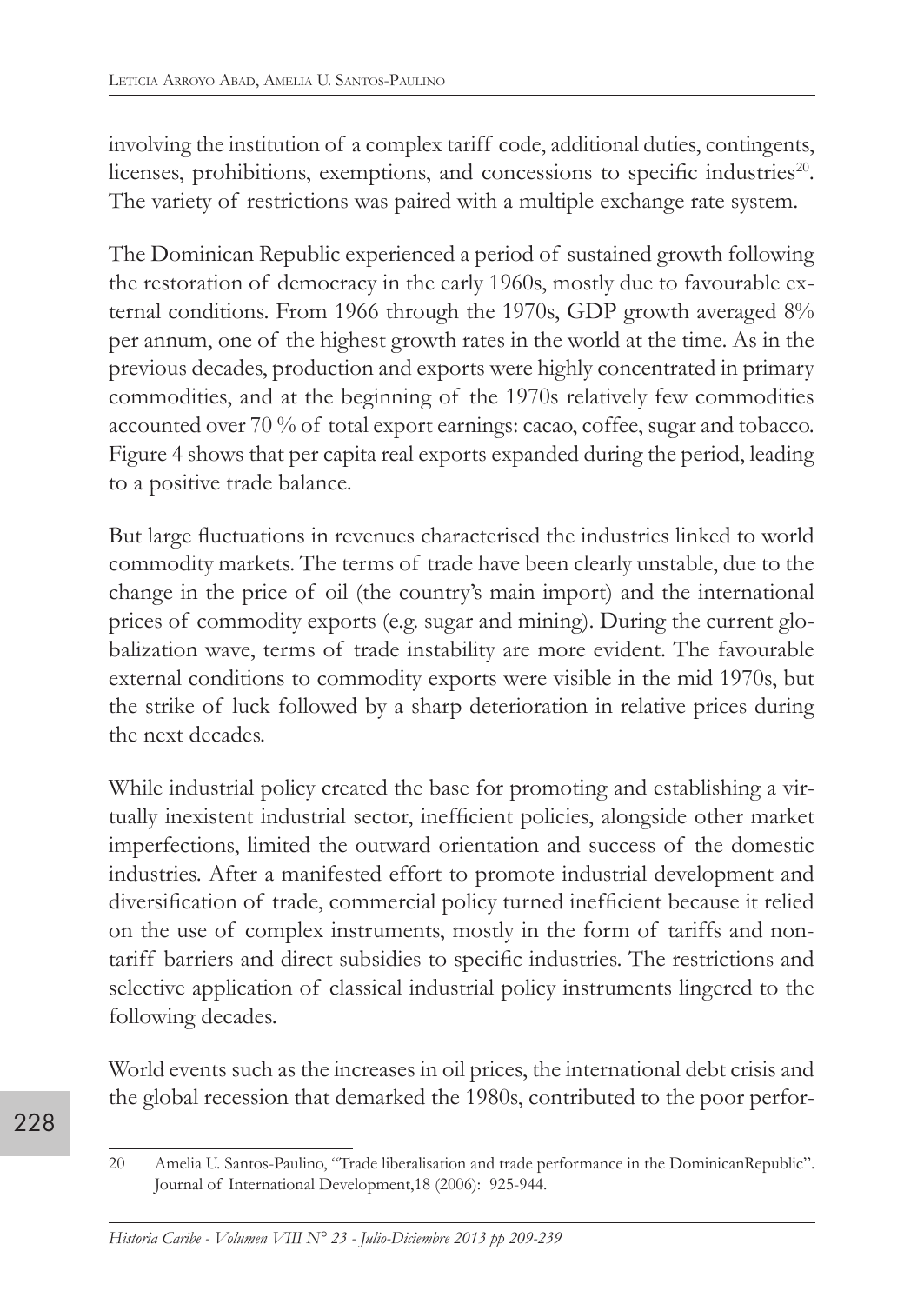mance and brought to surface the inadequacies of the system for promoting sustained growth and development. The Dominican Republic was further disadvantaged by the decline in world sugar prices and the tightening of US sugar import quotas. The external shocks and unprecedented high interest rates on foreign loans pushed the economy into a cycle of current account deficits and growing external debt, and to the basis for a first-generation exchange rate crisis.



**Figure 4: Per capita exports, imports, and terms of trade, 1960-1990s**

Sources: see appendix

Table 1 shows the marked structural changes following the import substitution – export led growth industrialization heterodoxy. The urban centres continued to draw rural population; however, the population employed in agriculture declined by almost half, relative to the 1930s. This also translated in a dramatic reduction of agricultural production according to the lower percentage of arable land.

The road towards industrial development was apparent in the increase in the value added of manufactures and the real wages with reference to the 1950s.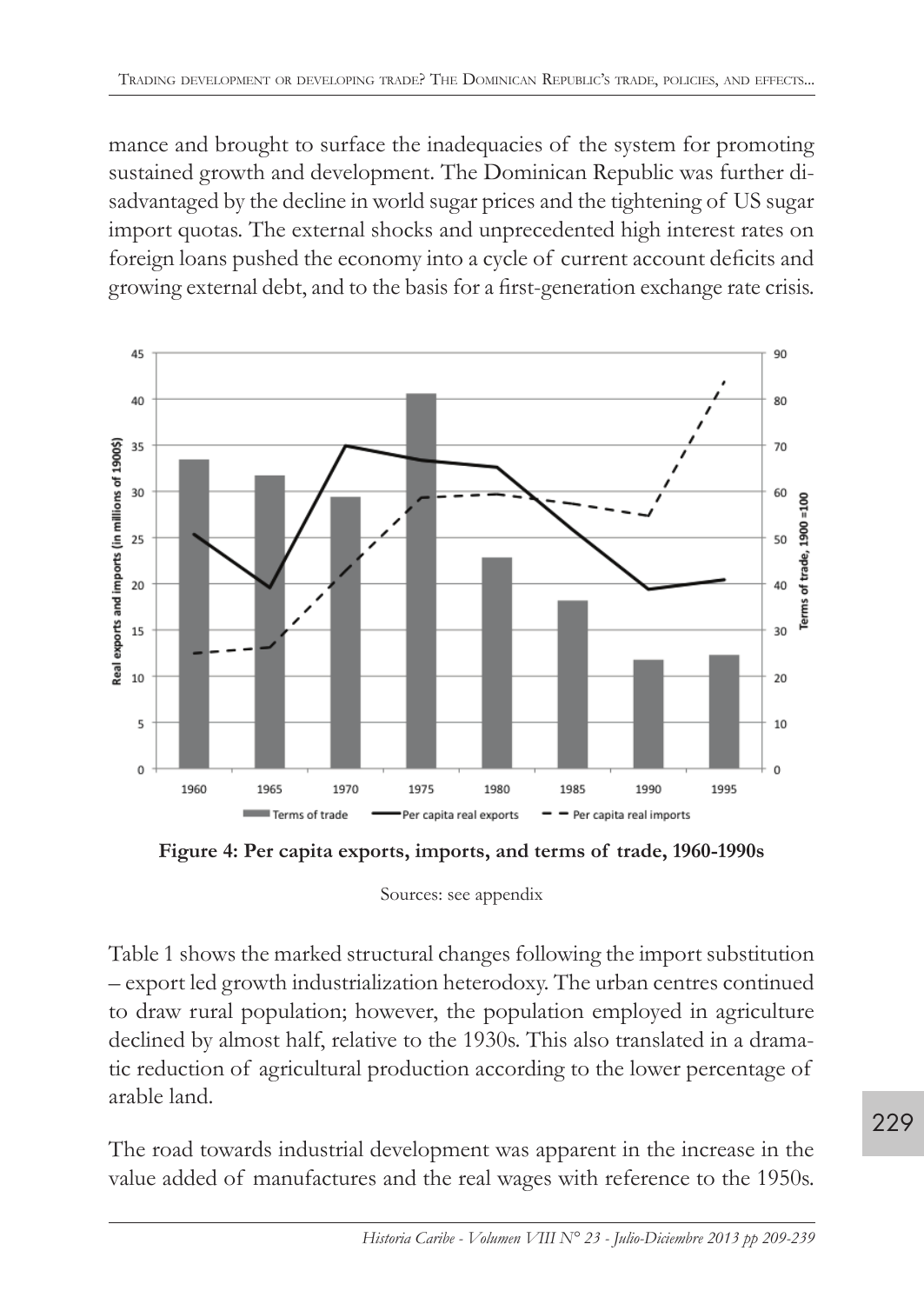However, the number of plants declined, at the same time that the emerging FTZ sector was expanding. Real wages, as the overall economic conditions deteriorated, were also affected by the macroeconomic crises of the 1980s. It became evident these policies were not conducive to sustained growth. In tackling the late 1980s crisis, a new stabilization and structural adjustment reform package was implemented in the early 1990s. The program and its implications are discussed in the following section.

# **5. Trade liberalization - export oriented and structural adjustment since the 1990s**

Following the 'lost decade', Latin America and other developing countries launched an extensive programme of macroeconomic reforms aimed at improving national policies and economic performance.

The Dominican Republic started fundamental economic reforms and trade policy adjustments in the early 1990s. The programme focused mostly on fiscal and trade policy reforms, and the main targets were increasing the efficiency of the existing tariff and tax structures, eliminating price distortions, reducing asymmetries in the incentives provided to specific industries and sectors, and maintaining fiscal equilibrium.

As far as trade and development, addressing the anti-export bias manifested by the unbalanced incentive structures and the exchange rate regimes were the most urgent tasks in order to increase exports' competitiveness and to achieve a better allocation of resources with a higher participation of the private sector in productive activities<sup>21</sup>. That is, trade policy reform, not industrial policy, was the tool to influence sectorial development and, thus, national industry portfolio.

At the onset of the structural reforms, the trade regime was complex and subject to discretion. Trade policy was typified by the use of import substitution strategy based on tariffs and non-tariff measures, exemptions and concessions to specific industries, and a multiple exchange rate system with various rates applied to different transactions. Before the reform, imports were ruled by over 27 laws, and 140 different taxes and duties, and were subject to three different

<sup>21</sup> Andrés Dauhajre Hijo, Sesgo Anti-exportador y Promoción de Exportaciones en la República Dominicana, (Santo Domingo: Banco Central de la República Dominicana), 1994.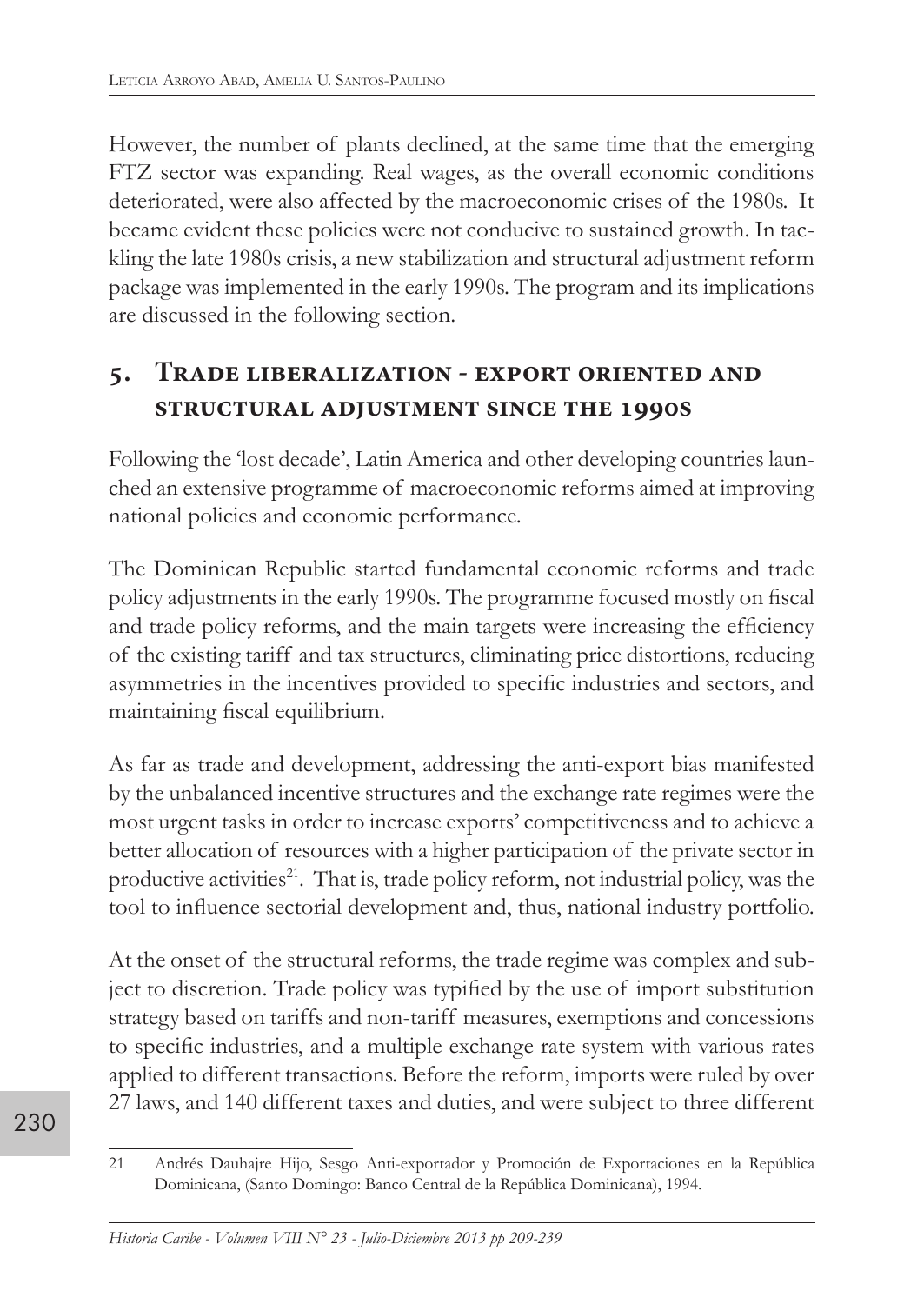types of exchange rates.<sup>22</sup> The 1990 tariff reform addressed these issues.<sup>23</sup> The domestic taxes applied to imports were also reformed, particularly the value added tax.

The exchange rate for different imports was unified, and the system of custom administration was improved reducing inefficiencies and corruption. In 1995 Congress approved a new foreign direct investment (FDI) law, which eliminated restrictions on foreign companies investing in selected economic sectors, and allowed the repatriation of profits and the access to long-term loans. Once macroeconomic stability was achieved in 1991, the Dominican Republic entered a new period of remarkable economic growth ruled by an open economic system.

In December of 2000, The Congress approved a programme of trade and tax policy reforms, the *Tariff Reform and Fiscal Compensation Program.* The new program further reduced tariffs and trade duties, the value added tax, and the tax on selective consumption. Overall, the reforms rendered the trade policy regime compliant with the multilateral rules governed by the General Agreement on Tariff and Taxes and the World Trade Organization (GATT/WTO).<sup>24</sup>

Notwithstanding ongoing trade liberalization, the incentive framework continues to be characterized by significant bias in favour of selected productive sectors. Most exporters of goods are exempt from the general trade and fiscal

<sup>22</sup> Import prohibitions included textiles, food and electronic products, shoes, cars and luxury items. These prohibitions were supposed to encourage national production and to achieve a balanced trade account.

<sup>23</sup> A new tariff code based on the 'Harmonised System of Goods Codification' was introduced. Although tariff rates were significantly reduced, temporary tariff surcharges remained in place until 1995 to counteract the impact liberalization on the protective structure of 'sensitive' sectors and to allow them to adapt gradually to foreign competition.

<sup>24</sup> During the Uruguay Round of multilateral trade negotiations (1986-1994), a protection schedule and a tariff of 40% was consolidated for selected agricultural products (beans, corn, chicken, milk, rice and sugar). In 1998, the government established the quotas (approved by the WTO in February 1999) and tariffs on imports in excess of the quotas. The Dominican Republic further the reforms to include streamlining customs procedures, reducing tariffs, eliminating import surcharges and export taxes, and improving the legal framework akin to international standards. Since 2002, new laws have been adopted to improve the protection and enforcement of intellectual property rights, mostly reflecting the entry into force of the free trade agreement with the USA and Central America (DR-CAFTA).In some cases, the domestic regulations go beyond the standards established by the Trade Related Intellectual Property Rights (TRIPS) Agreement. Santos-Paulino (2010) documents the range of legislature reforms governing transparency and international trade.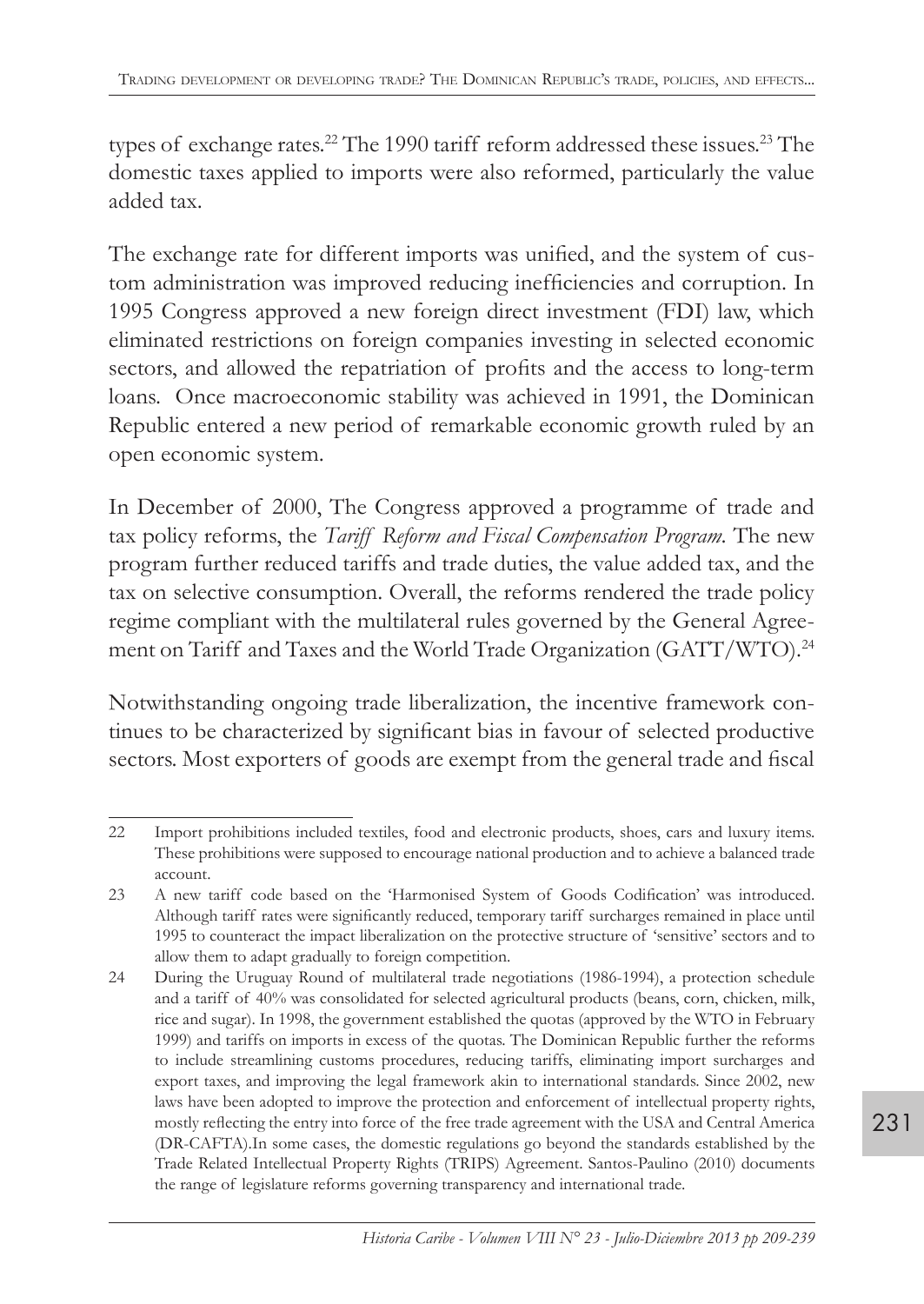schemes in an attempt to counteract the anti-export bias of these regimes. The strategy, in tandem to persistent inefficiencies in infrastructure, notably in electricity supply, are significant obstacles for sustained improvements productivity, and hence development.

The manufacturing sector is divided in a set of firms that supplies the domestic market and the firms producing under the Free Trade Zones (FTZ) which operates under the incentives regime. FTZ production accounts for most of the Dominican Republic's merchandise exports, but its main industry, textiles and clothing, has been recently affected by the pressures of a more competitive global environment. In addition to export promotion programmes, new fiscal incentives schemes have been introduced to promote the competitiveness of the domestic industry and to reduce the gap resulting from incentives granted under the export-promotion regimes. But the concerns about distortions and allocation of resources remain<sup>25</sup>.

In contrast to manufacturing, agriculture production continues to be supported through incentives, including higher-than-average applied tariffs, direct payments, quotas, and marketing and price control programmes. Despite the significance of manufacturing and agriculture, it is the services sector that dominates the Dominican economy, mainly via tourism related activities. The contribution of tourism to the Dominican economy is crucial, and the sector has recovered from its depression in the early 2000s. There are no restrictions to foreign investment in the sector, and investors in certain tourism projects are granted incentives akin to the FTZ, including import and income tax exemptions.<sup>26</sup>The telecommunications sector is one of the most dynamic in the Dominican economy, and has benefited from large flows of foreign investment following privatization in the mid-1990s. Conflicting with previous periods, trade policy measures continue to be used as short-term instruments for counteracting macroeconomic crises and business cycle fluctuations.

During the trade and liberalization driven development spell, the Dominican Republic managed to achieve a certain degree of structural transformation,

<sup>25</sup> Other programmes have been also fostered to aid small and medium-sized enterprises, technological innovation and regional development, mainly consisting of tax incentives, financing on preferential terms, technical assistance and support for research and development, World Trade Organization. "The Dominican Republic Trade Policy Review".Secretariat Report (2008).

<sup>26</sup> Such incentives are conditional on employing Dominican professionals.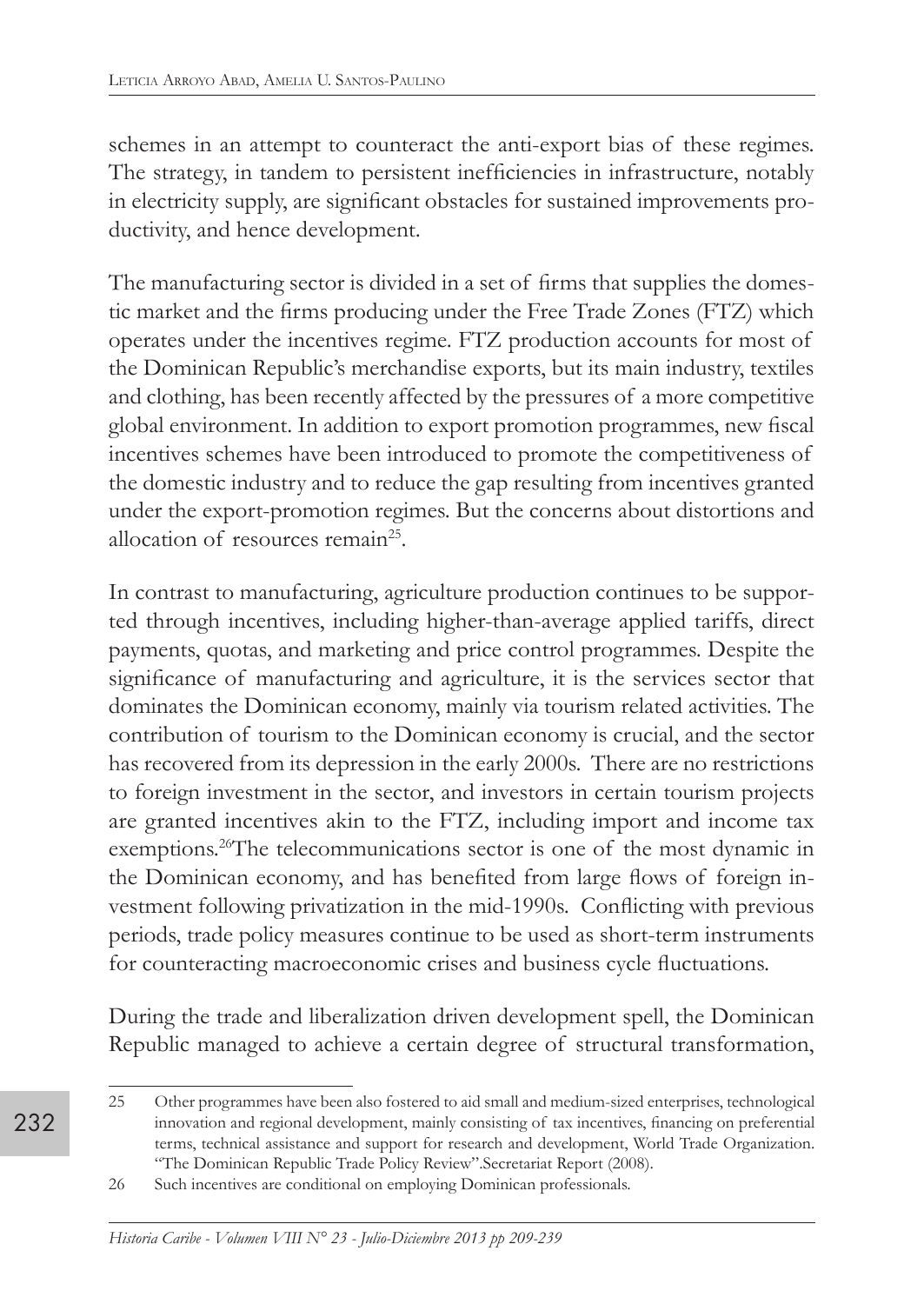insofar as achieving a relative shift from the commodities dependence that characterised earlier periods. Despite the advancements from the 1990s, the country requires further institutional and political changes to maintain sustainble growth and to generate the expected development gains. Per capita real imports still surpass per capita real exports, which is symptomatic of the productivity constrains and the limited factor endowments. In line with other studies<sup>27</sup>, we show that the country's advancements, in terms of development, steams mostly from the diversification of production and the development of special (free processing) economic zones and the country's participation in global trade and finance.

The recent performance of the Dominican Republic, as evidenced by high output growth and large productivity gains, is nonetheless divergent, due to the concentration of economic activities in narrow sectors such as manufacturing, telecommunications, and financial services. In terms of development, this implies limited impact on, for instance, employment generation. Moreover, the employment generated tends to be of low quality and real wages have remained stagnant<sup>28</sup>.

# **Concluding remarks**

Trade has brought about benefits for the Dominican economy; it allowed the country to integrate to the world markets allowing access to imports and capital. But these benefits entail unavoidable challenges. Throughout its history, the performance of the tropical commodity export sector deeply influenced economic development. The vulnerability to economic and environmental shocks is latent for small - tropical islands. Despite the significant openness to international trade, the low diversification in production and exports further exposes the country's vulnerability to adverse fluctuations and shocks in world markets and limits export earnings potential. This is evident in the historically unstable terms of trade and the volatile economic performance, mostly following the global commodity crises. To cope with the volatile global market conditions, this country attempted to diversify the productive base resulting in a series of distortions and biases.

233

<sup>27</sup> Susan Pozo, José R. Sánchez-Fung, and Amelia U. Santos-Paulino."Economic strategies in the Dominican Republic".Working Paper No. 2010/115 (2010).

<sup>28</sup> A. Abdullaev, and M. Estevão."Growth and Employment in the Dominican Republic: Options for a Job-Rich Growth".IMF Working PaperWP/13/40 (2013).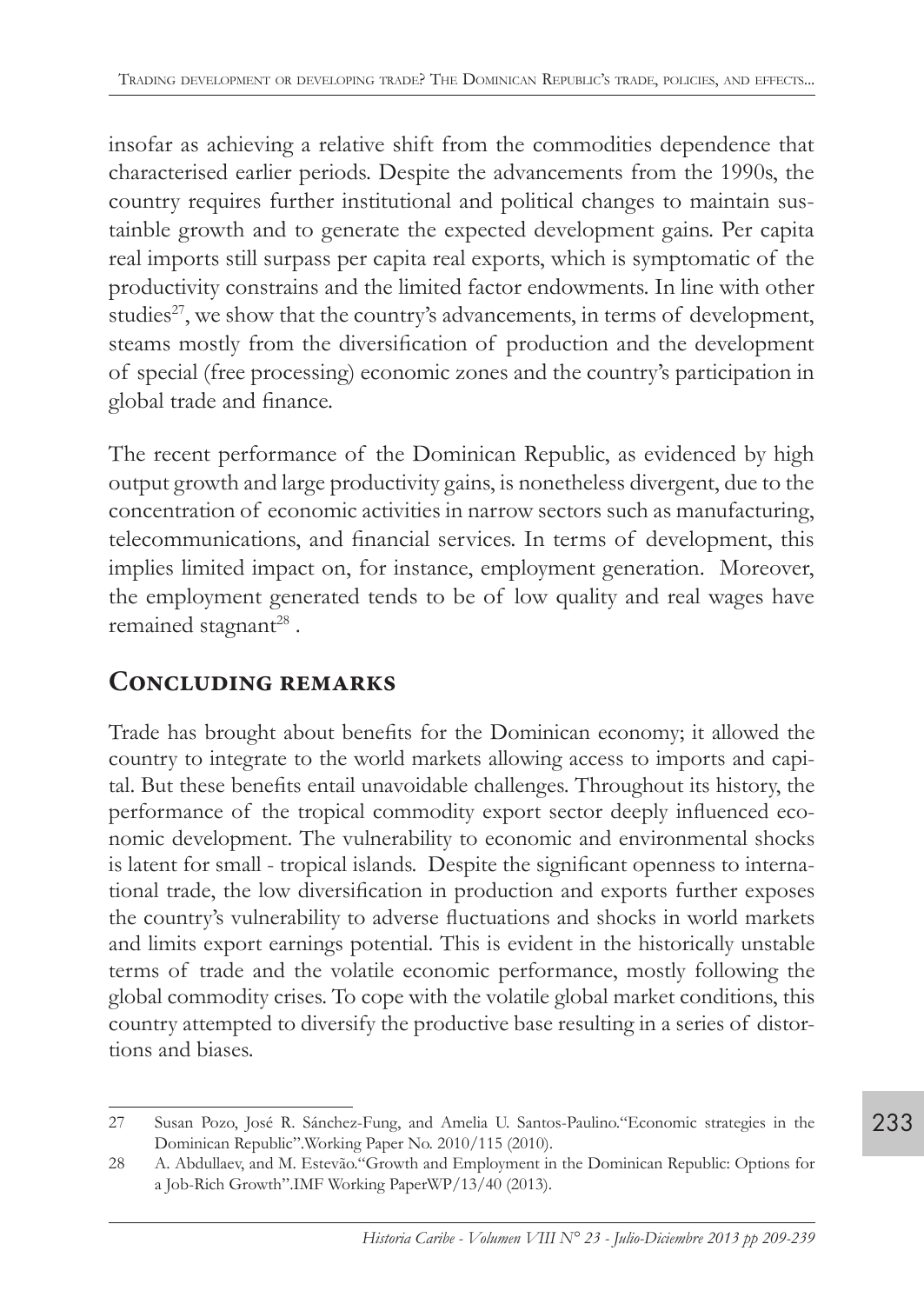Interventions by developing countries' include imposing tariffs, subsidies and tax breaks that imply distortions beyond those related with optimal taxes or revenue constraints. The question is, if these interventions are justified, do they necessarily lead to growth and development? The evidence further shows that trade and FDI policies are able to generate welfare gains when associated with increasing exposure to trade (i.e. export promotion leads to more welfare enhancement than import substitution). In developing countries in general, trade (and FDI influx) has led to higher and more sustained economic growth in the periods where there has been a clear export promotion strategy<sup>29</sup>. Industrial policy through FDI promotion may be more effective than intervention in trade, in part because FDI-promotion policies focus on new activities rather than on protecting (possibly unsuccessful) industries and sectors. Yet, there is a danger for the FDI-led export models to remain technologically stagnant, leaving developing countries unable to progress beyond the assembly of imported components<sup>30</sup>.

We show that the Dominican Republic has experimented with different policies to promote exports and the development of the domestic economy. At the whim of international forces, the export sector in the first globalisation failed to be a sustainable source of economic growth. Moreover, the relative insulation provided the World Wars allowed the government to adopt protectionist policies. The consequences of ISI were dire in terms of distortions and biases in the productive system contributing to profound economic crises.

In recent decades, the Dominican Republic has made significant progress towards a more open trade regime, particularly through the elimination of non-tariff barriers, by simplifying its tariff structure, and by reducing the rates of duties. The structure of the trade policy required important unilateral adjustments in response to the multilateral agenda, particularly with reference to the instruments that affect the productive sectors and the export strategies of the country. As a result, the Dominican Republic experienced remarkable growth rates in recent decades, which outpaced the performance of other countries in Latin America and the Caribbean.

<sup>29</sup> Balasubramanyam, V., Mohamed Salisuand David Sapsford. "Foreign Direct Investment in EP and IS countries".Economic Journal, 106 (1996): 92-105.

<sup>30</sup> Vandana Chandra, and Sashi Kolavalli."Technology, Adaptation,and Exports: How Some Countries Got it Right". In Technology,Adaptation and Exportsedited by Vandana Chandra, Chapter 1, World Bank Publications, 2006.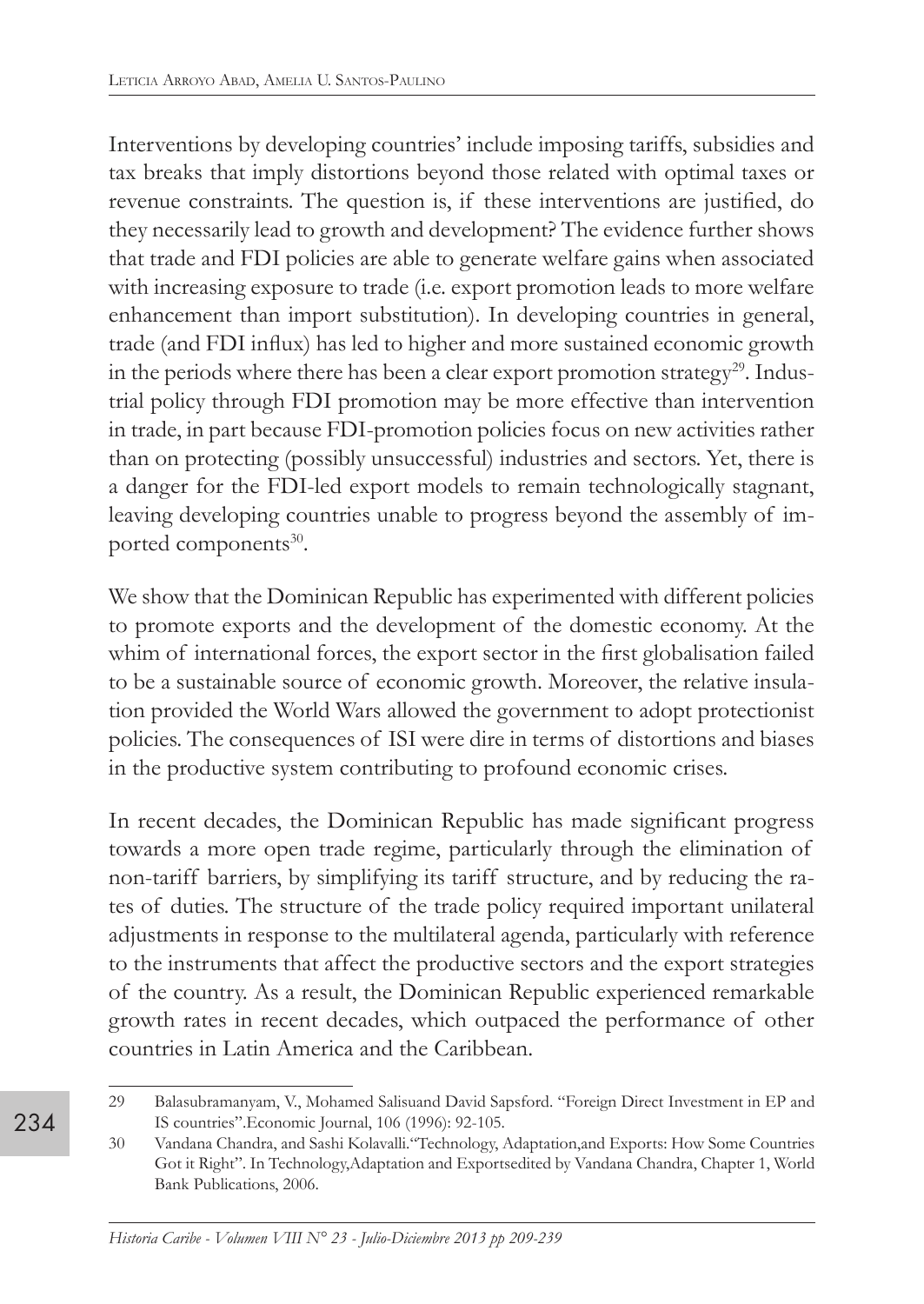Despite this recent success, eliminating the sources of distortions created by incentives to specific industries, continue to be a major challenge for the Dominican Republic. It is well known that agriculture is supported by measures like higher-than-average applied tariffs, direct payments, and marketing and price control programmes. These policies create deep distortions that impact mostly the consumers. But what is more critical is overcoming basic infrastructure constraints that reduce productivity by increasing costs. For the Dominican Republic, as other middle-income countries in Latin America and elsewhere, further diversifying production and trade is an enduring battle. This mostly implies evolving from labour-intensive, low-skill production perpetuated by the assembling FTZ model to higher value added and more skill technologyintensive activities.31 Investments in human capital, alongside with improving policies and infrastructure, will encourage such transformation, and will facilitate nurturing the creation of high quality employment.

# **References**

- Abdullaev, A. and M. Estevão."Growth and Employment in the Dominican
- Republic: Options for a Job-Rich Growth".*IMF Working Paper*WP/13/40 (2013).
- Arroyo Abad, Leticia and Noel Maurer. "Fiscal Receiverships and Charter Cities: Lessons from the U.S. to Latin America".1904-29, mimeo, (2013).
- ArroyoAbad, L. and A.U. Santos-Paulino,"Trading Inequality? Assessing the Impact of Factor Endowments and International Trade on Inequality". *UNU-WIDER Research Papers* No. 2009/44 (2009).
- Balasubramanyam, V., Mohamed Salisuand David Sapsford. "Foreign Direct Investment in EP and IS countries".*Economic Journal*, 106 (1996): 92-105.
- Bulmer-Thomas, Victor.*The Economic History of Latin America since Independence*. Cambridge: Cambridge University Press, 2003.
- Chandra, Vandana and Sashi Kolavalli."Technology, Adaptation,and Exports: How Some Countries Got it Right". In *Technology,Adaptation and Exports*edited by Vandana Chandra, Chapter 1, World Bank Publications, 2006.

Dauhajre Hijo, Andrés.*Sesgo Anti-exportador y Promoción de Exportaciones en la*

<sup>31</sup> See, for instance, Hausmann et al. (2007) for a cross section analysis of export specialization and development.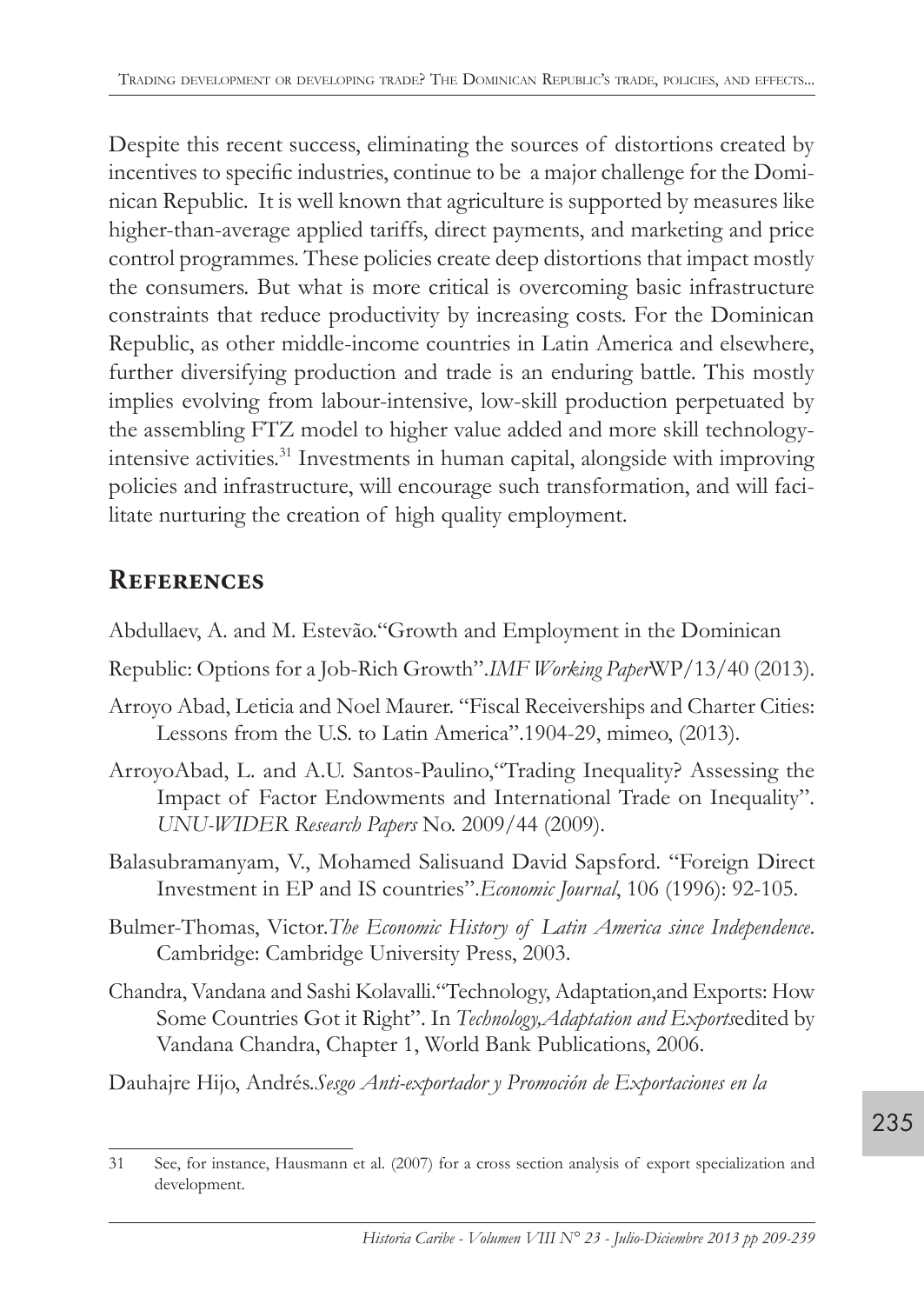- *República Dominicana*. Santo Domingo: Banco Central de la República Dominicana, 1994.
- Del Castillo, José.*La inmigración de braceros azucareros en la República Dominicana, 1900-1930*. Santo Domingo: Cuadernos del CENDIA, 1978.
- Del Castillo, José."La formación de la industria azucarera dominicana entre el 1872 y 1930".*Clío*, 74(169) (2005).
- Food and Agriculture Organization.*The World Sugar Economy in Figures*, 1880 1959. Rome: FAO, 1960
- Franco, Franklin J.*Historia económica y financiera de la República Dominicana*. Santo Domingo: Editora Universitaria, 1999.
- Froning, D. H. *The benefitsof free trade: A guide for policymakers*. The Heritage Foundation Backgrounder, 2000.
- García Muñíz, Humberto. "La plantación que no se repite: las historias azucareras de la República Dominicana y Puerto Rico, 1870-1930".*Revista de Indias*, 15(233), (2005).
- Gobierno Provisional de la República Dominicana. *Primer Censo Nacional de la República Dominicana*. Santo Domingo: Editora de la Universidad Autónoma de Santo Domingo, 1975.
- Goldberg, P. K. and N. Pavcnik. "Distributional Effects of Globalization in Developing Countries".*Journal of Economic Literature*, 45(1) (2007): 39-82.
- Hausmann, R., J. Hwang and D. Rodrik,'What you Export Matters',*Journal of*
- *Economic Growth*, 12: 1–25, 2007.
- Krueger, Anne."Trade Policy and Economic Development: How We Learn". *American Economic Review*, 87(1) (1997): 1-22.
- Lluberes, Antonio. "La economía del tabaco en el Cibao en la segunda mitad del siglo XIX". Eme *Eme Estudios Dominicanos,* 1(4)(1973).
- Moreno, Guillermo, "De la Propiedad comunera a la Propiedad Privada Moderna 1844-1924".*Eme Eme Estudios Dominicanos*, 9(51) (1980).
- Moya Pons, Frank. "Import-Substitution Industrialization Policies in the Dominican Republic, 1925-61".*The Hispanic American Historical Review*70(4) (1990): 539-577.
- Moya Pons, Frank.*Breve Historia Contemporánea de la República Dominicana*. México: Fondo de Cultura Económica, 1999.

236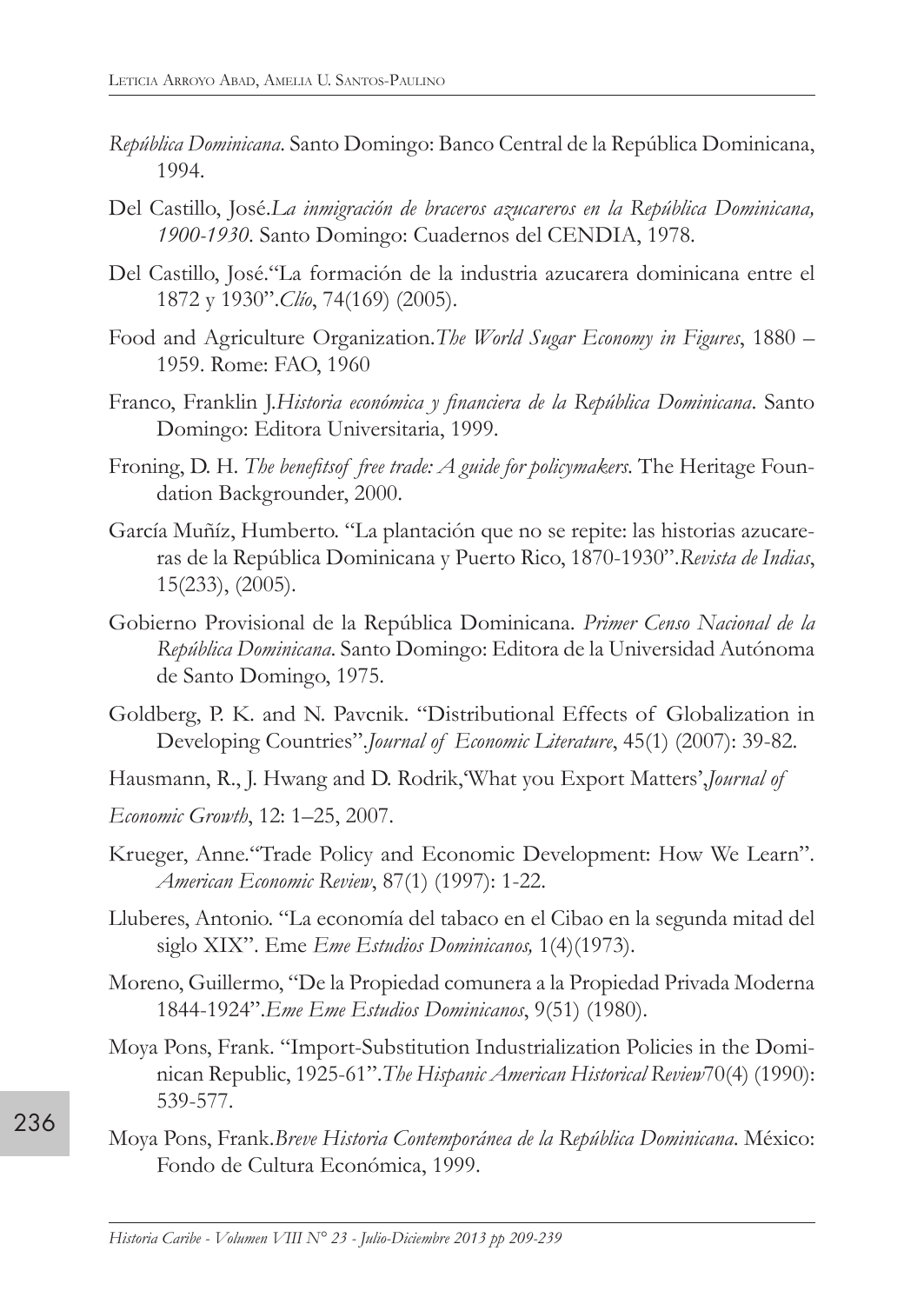- Mutto, Paul. "La economía de exportación de la República Dominicana".*Eme Eme Estudios Dominicanos*, 3(15)(1974).
- Mutto, Paul. "Las importaciones y el impacto del cambio económico en la República Dominicana, 1900 – 1930".*Eme Eme Estudios Dominicanos*, 4(20) (1975).
- Oficina Nacional de Estadística.*Anuario estadístico de la República Dominicana*. Ciudad Trujillo: Dirección General de Estadística, various years.
- Panagariya, Arvind. "Miracles and debacles: Do free-trade skeptics have a case?." *Economics Working Paper Archive, Washington University in St. Louis, International Trade Series* 0308013 (2003).
- Pozo, Susan, José .R. Sánchez-Fung, and Amelia U. Santos-Paulino. "A note on modelling economic growth determinants in the Dominican Republic". *Macroeconomics and Finance in Emerging Market Economies*, 4 (1) (2011):35-41.
- Pozo, Susan, José .R. Sánchez-Fung, and Amelia U. Santos-Paulino."Economic strategies in the Dominican Republic".Working Paper No. 2010/115 (2010).
- Prebisch, Raúl.*El desarrollo de la América Latina y algunos de sus principales problemas*. Santiago de Chile: Comisión Económica para América Latina (CEPAL), 1949.
- Ricardo, David.*Principles of Political Economy, with Some of Their Applications toSocial Philosophy*. London: Parker, 1848.
- Sachs, Jeffrey and Andrew Warner. "Economic Reform and the Process of Global Integration".*Brookings Papers on Economic Activity*, (1) (1995): 1-118.
- Santos-Paulino, Amelia U., "Trade liberalisation and trade performance in the DominicanRepublic".*Journal of International Development*,18 (2006): 925-944.
- Santos-Paulino, Amelia U., "The Dominican Republic Trade Policy Review".*World Economy*, 33 (11) (2010): 1414-1429.
- Tupy, M. L. Free trade benefits all. *Washington Times* (January 6)(2006).
- Turits, Richard Lee.*Foundations of Despotism: Peasants, the Trujillo Regime, and Modernity in Dominican History*. Stanford: Stanford University Press, 2003.
- Williamson, J.G.*Globalization and the Poor Periphery before 1950.*Cambridge: MIT Press, 2006.
- Winters, A.L., N. McCulloch, and A. McKay (2004). "Trade liberalization and poverty: The evidence so far".*Journal of Economic Literature*, 42 (2004): 72–115.
- World Trade Organization. "The Dominican Republic Trade Policy Review". *Secretariat Report*(2008).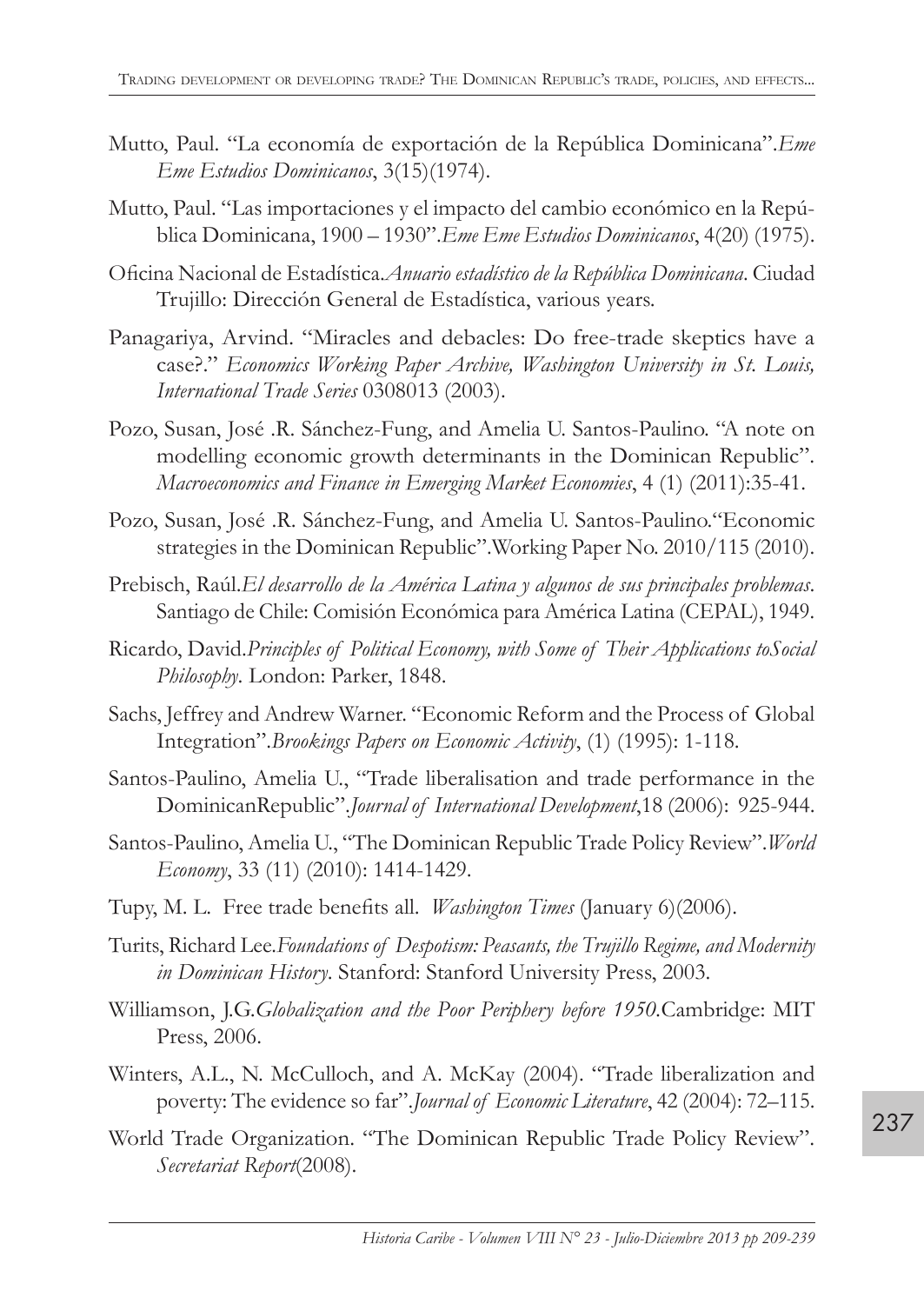# **Appendix**

#### 1. **Trade data**

Total flows, composition, destination, and origin

*1890-1906*: *Handbook of the American Republics*, 1890-1910

*1906-1930*: *Informe de Receptoría de Aduanas Dominicanas*, 1907-1930.

*1931-1939*: Dominican Republic Statistical Office, *21 años de estadísticas dominicanas, 1936-1956,* Ciudad Trujillo: Era de Trujillo, 1957.

*1940-2010*: Oficina Nacional de Estadística.

## 2. **Terms of trade**

Export prices:

#### *1890-1906:*

- Tobacco: From Olmstead, Alan L., and Paul W. Rhode, "Cotton, cottonseed, shorn wool, and tobacco – acreage, production, price, and cotton stocks: 1790–1999 [Annual]." Table Da755-765 in *Historical Statistics of the United States, Earliest Times to the Present: Millennial Edition*, edited by Susan B. Carter, Scott Sigmund Gartner, Michael R. Haines, Alan L. Olmstead, Richard Sutch, and Gavin Wright. New York: Cambridge University Press, 2006.
- Sugar and Cacao: Haines, Michael R., " Wholesale prices of selected commodities: 1784–1998." Table Cc205-266 in *Historical Statistics of the United States, Earliest Times to the Present: Millennial Edition*, edited by Susan B. Carter, Scott Sigmund Gartner, Michael R. Haines, Alan L. Olmstead, Richard Sutch, and Gavin Wright. New York: Cambridge University Press, 2006.
- Coffee: Sauerbeck, Augustus, Prices of Commodities and the Precious Metals, *Journal of the Statistical Society of London* 49(3), 1886.
- Sauerbeck, Augustus, Prices of Commodities During the Last Seven Years, *Journal of the Royal Statistical Society*, 56(2), 1893.
- *1907-1935*: *Informe de Receptoría de Aduanas Dominicanas*, 1907-1930.
- 1935-1947: Dominican Republic Statistical Office, *21 años de estadísticas dominicanas, 1936-1956,* Ciudad Trujillo: Era de Trujillo, 1957.
	- *1948-1979*: IFC

*1980-2010:* UNCTAD